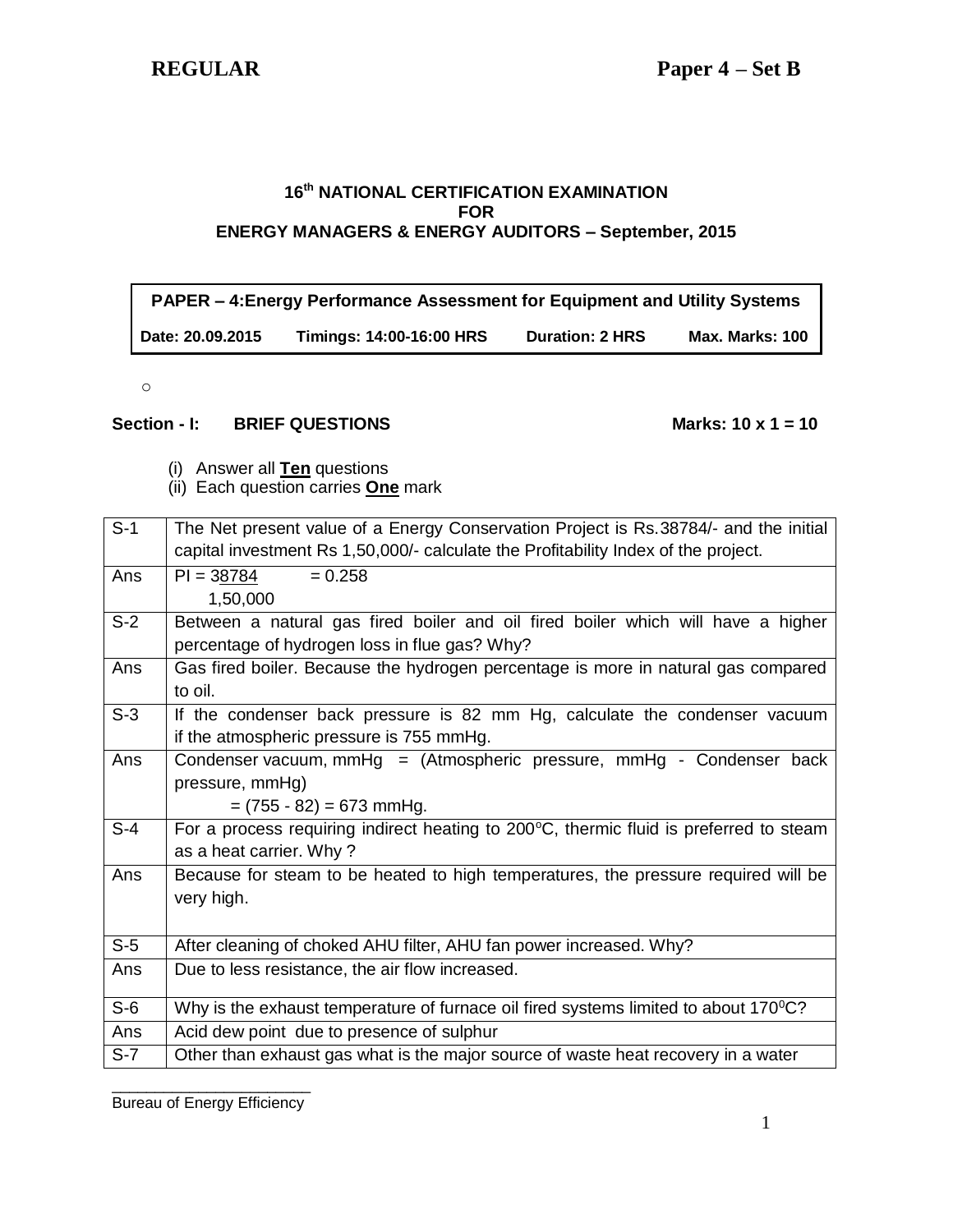|        | cooled DG set?                                                                                   |
|--------|--------------------------------------------------------------------------------------------------|
| Ans    | Engine jacket cooling water                                                                      |
| $S-8$  | In poorly loaded motor, current measurements are not a right indicator of motor                  |
|        | loading. Why?                                                                                    |
| Ans    | PF will be low.                                                                                  |
| $S-9$  | If the coal GCV is 4500 kcal/kg and specific coal consumption is 0.60 kg/kWh, what is            |
|        | the Power station Gross efficiency?                                                              |
| Ans    | $(860 / (4500 \times 0.60)) \times 100 = 31.85\%$                                                |
|        |                                                                                                  |
| $S-10$ | The dry bulb and wet bulb temperatures of air entering an air washer are 35 and 28               |
|        | <sup>o</sup> C respectively. If the saturation efficiency is 90 %, calculate the air temperature |
|        | leaving the air washer.                                                                          |
|        |                                                                                                  |
| Ans    | $90\% = 35$ -T <sub>out</sub>                                                                    |
|        | $35 - 28$                                                                                        |
|        |                                                                                                  |
|        | $T_{\text{out}} = 28.7$ °C                                                                       |
|        |                                                                                                  |

*…………. End of Section - I ………….*

# Section - II: SHORT NUMERICAL QUESTIONS Marks: 2 x 5 = 10

- (i) Answer all **Two** questions
- (ii) Each question carries **Five** marks

| $L-1$ | A luxury hotel is using a diesel fired heater with an efficiency of 70% for supplying<br>hot water at 60°C from an initial temperature of 20°C. The hot water requirement is                                                                                           |  |                 |
|-------|------------------------------------------------------------------------------------------------------------------------------------------------------------------------------------------------------------------------------------------------------------------------|--|-----------------|
|       | 24,000 litres per day.                                                                                                                                                                                                                                                 |  |                 |
|       |                                                                                                                                                                                                                                                                        |  |                 |
|       | The management is considering to install a specially designed electric heat pump for<br>the specific high hot water temperature requirement with a heat pump coefficient of<br>performance (C. O. P.) of 2.5. Find out the reduction in daily operating cost with heat |  |                 |
|       | pump in place of diesel fired heater ignoring auxiliary energy consumption. The<br>following data are given.                                                                                                                                                           |  |                 |
|       | <b>Electricity cost</b>                                                                                                                                                                                                                                                |  | Rs.10/kWh       |
|       | Diesel cost                                                                                                                                                                                                                                                            |  | Rs.50/litre     |
|       | G.C.V. of diesel                                                                                                                                                                                                                                                       |  | 9100 kcal/litre |
| Ans   |                                                                                                                                                                                                                                                                        |  |                 |
|       | Diesel required                                                                                                                                                                                                                                                        |  |                 |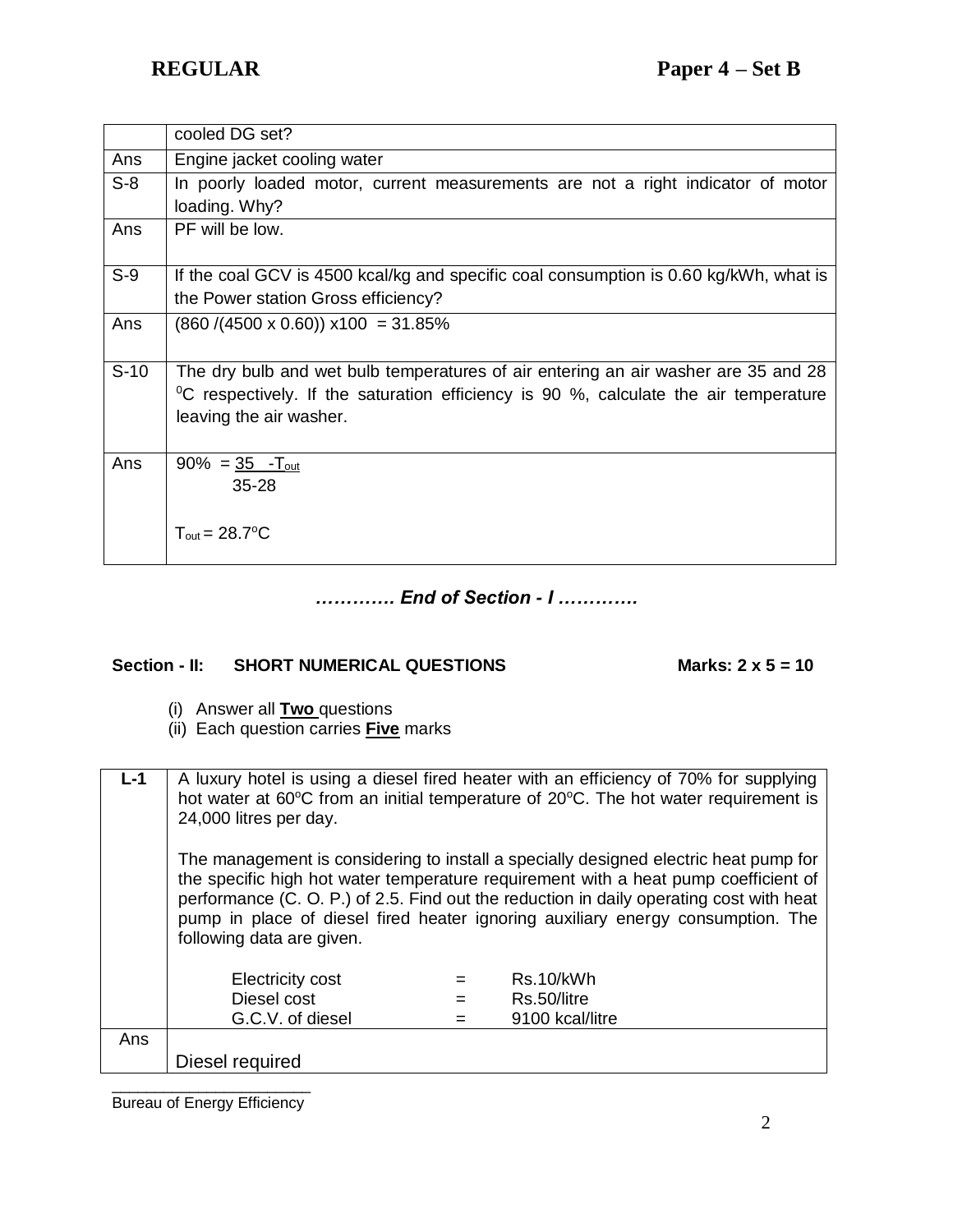For hot water heater  $=$   $\frac{24000 \text{ Lit}+ \text{Notated}}{20 \text{ I}} \times (60-20^{\circ} \text{C}) \times (1 \text{ kcal} \cdot \text{IC})}$  $(0.7$  Effy x 9100 kcal/Lit diesel)  $= 150.7$  Lit  $_{\text{diesel}}$  /day ... 1 Mark Diesel cost / day =  $150.7 \times 50 = 7535$  Rs./day …1 Mark COP = Heat pump refrigeration effect / input electrical energy or Input electrical energy,  $kW =$  Heat pump refrigeration effect, kcal COP x 1 kW or Input electrical energy,  $kW =$  Heat pump refrigeration effect, kcal COP x 860 kcal/hr Electrical energy required with heat  $= 24000 \times 1 \times (60 - 20)$  (2.5 x 860)(1 Mark) pump of  $COP = 2$ Energy input with heat pump  $= 446.51$  Kwh/day Operating cost with heat pump  $= 446.51 \times 10$  $= 4465.1$  Rs./day ….. 1 mark Reduction in operating cost  $= 7535 - 4465.1$  $=$  Rs.3069.9 /day ….. 1 mark **L-2** A pump is drawing water through a 150 mm diameter pipe with a suction head of 3 m below the pump centre line. Find out the pump efficiency if the actual power input the motor is 16.7 kW at a motor efficiency of 90 %. The discharge pressure is 4.5  $kg/cm<sup>2</sup>$  and the velocity of water through the pipe as measured by an ultrasonic flow meter is 1 m/s.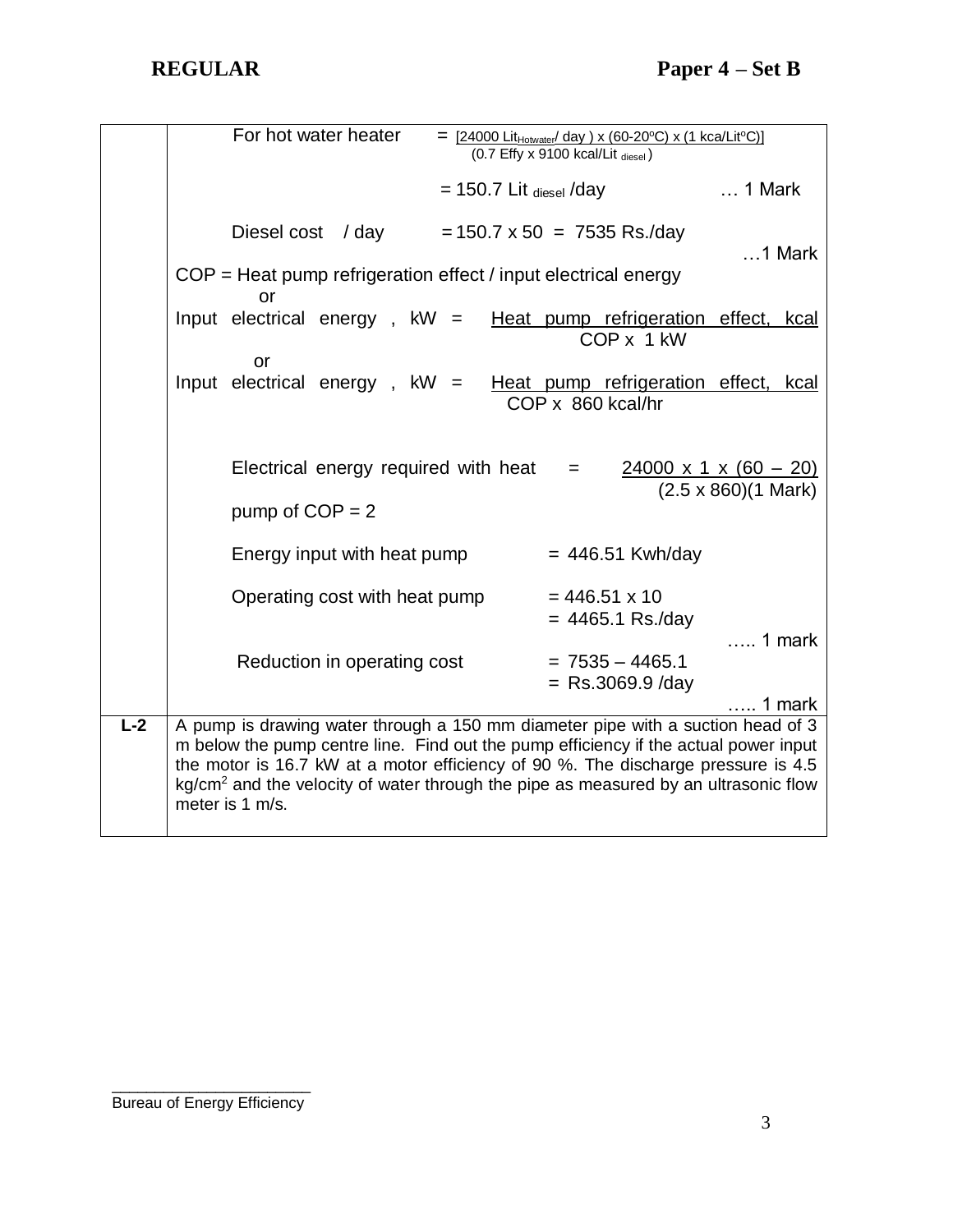| Ans |                                    |                    |                                         |
|-----|------------------------------------|--------------------|-----------------------------------------|
|     | Discharge Head, kg/cm <sup>2</sup> | $=$                | 4.5                                     |
|     | Suction Head, m                    | $=$                | $-3$                                    |
|     | <b>Total Head</b>                  | $=$                | $45 - (-3)$                             |
|     |                                    |                    | 48 m                                    |
|     | Flow rate                          | $=$ $\overline{ }$ | $(22/7 \times D^2/4) \times 1$ m/s      |
|     |                                    | $=$                | $(22/7 \times 0.15^2 / 4) \times 1$     |
|     |                                    |                    | m/s                                     |
|     |                                    | $=$                | $0.0177 \text{ m}^3/\text{sec}$         |
|     |                                    |                    | $\ldots$ 2 marks                        |
|     | <b>Hydraulic Power</b>             | $=$                | $0.0177 \times 1000 \times 9.81 \times$ |
|     |                                    |                    | 48/1000                                 |
|     |                                    |                    |                                         |
|     |                                    | $=$                | 8.33 kW                                 |
|     |                                    |                    | 1 mark                                  |
|     | <b>Pump Efficiency</b>             |                    | 8.33/(16.7x0.9)                         |
|     |                                    | $=$                | 55.2 %                                  |
|     |                                    |                    | 2 marks                                 |

*…………. End of Section - II ………….*

## Section - III: LONG NUMERICAL QUESTIONS Marks: 4 x 20 = 80

- (i) Answer all **Four** questions
- (ii) Each question carries **Twenty** marks
- **N-1** In an organic chemical industry 15 Tonne per hour steam is generated at 10 kgf/cm<sup>2</sup> in a 18 TPH natural gas fired smoke tube boiler. The % oxygen in the exit flue gas was  $3.1\%$  and the flue gas temperature was 190 $\degree$ C. The following data have been provided.

 Ultimate analysis of natural gas per kg, Carbon =  $0.72$  kg/kg; Hydrogen =  $0.236$  kg/kg; Nitrogen =  $0.03$  kg/kg;  $Oxygen =  $0.011 \text{ kg/kg}$ ;$ Specific heat of flue gas =  $0.297$  kcal/kg<sup>o</sup>C Specific heat of superheated water vapor =  $0.45$  kcal/kg<sup>o</sup>C G.C.V. of natural gas =  $9100$  kcal/m<sup>3</sup> Density of natural gas  $= 0.7$ Density of air =  $1.12 \text{ kg/m}^3$ Enthalpy of steam at 10 kg/cm<sup>2</sup> = 665 kcal/kg Temperature of feed water at inlet to boiler =  $95^{\circ}$ C Yearly hours of operation = 8000 hours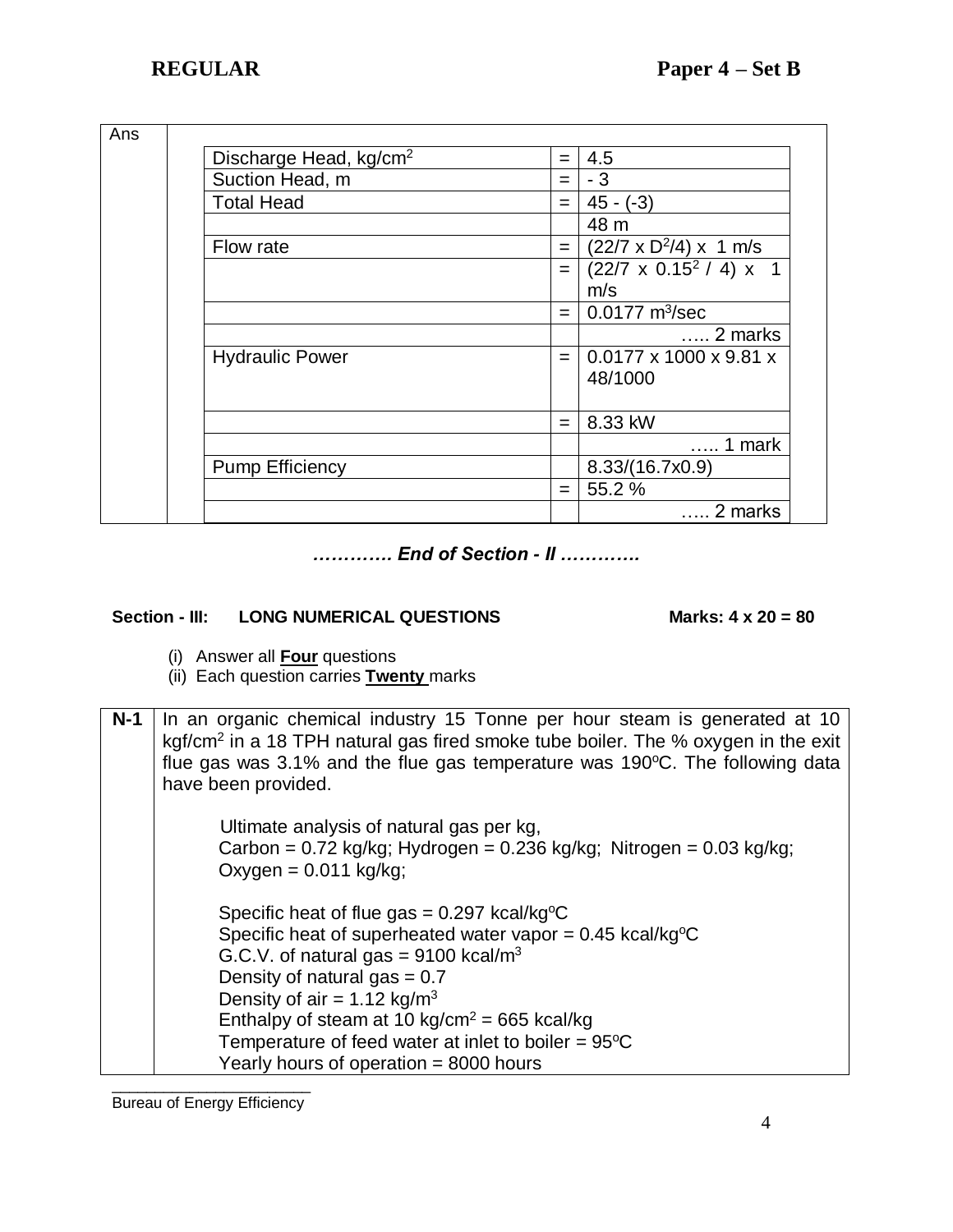|     | a. Find out the $S/F$ (steam to fuel) ratio in kg steam/m <sup>3</sup> gas<br>b. Estimate the annual reduction in carbon dioxide emission in tones/year<br>compared to the furnace oil fired boiler of 83% efficiency on G.C.V. which<br>was earlier used for delivering the same steam load. Assume G.C.V. of<br>furnace oil as 10300 Kcal/kg and 0.86 carbon per kg furnace oil. |  |  |  |
|-----|------------------------------------------------------------------------------------------------------------------------------------------------------------------------------------------------------------------------------------------------------------------------------------------------------------------------------------------------------------------------------------|--|--|--|
| Ans | Ultimate analysis of natural gas per kg. of gas                                                                                                                                                                                                                                                                                                                                    |  |  |  |
|     | Carbon = $0.72$ kg/kg; Hydrogen = $0.236$ kg/kg; Nitrogen = $0.03$<br>kg/kg; Oxygen = $0.011$ kg/kg;                                                                                                                                                                                                                                                                               |  |  |  |
|     | Theoretical air required<br>$= 11.6C + [34.8 (H2 - O2/8)] + 4.35S,$<br>$= 11.6 \times 0.72 + [34.8 (0.236 - 0.011/8)]$<br>(note S= sulfur in above composition is nil)<br>$= 16.524$ kg air/kg gas<br>$\ldots$ (1 Mark)                                                                                                                                                            |  |  |  |
|     | % Excess Air = $[% O_2 / (21 - % O_2)] \times 100$<br>$=[3.1 / (21 - 3.1)] \times 100 = 17.3\%$<br>$\ldots$ (1 Mark)                                                                                                                                                                                                                                                               |  |  |  |
|     | Actual Air Supplied (AAS) = $[1 + 0.173]$ x 16.524 = 19.38 kg air / kg gas<br>$\ldots$ (1 mark)                                                                                                                                                                                                                                                                                    |  |  |  |
|     | Mass of dry flue gas; $mdfg = mass$ of combustion gases due to presence<br>C, N <sub>2</sub> , S in the fuel+mass of residual $O_2$ in flue gas + mass of N <sub>2</sub> supplied<br>with air                                                                                                                                                                                      |  |  |  |
|     | $= 0.72$ X 44/12 + 0.03 + (19.38 – 16.524) x 0.23 + 19.38 x 0.77                                                                                                                                                                                                                                                                                                                   |  |  |  |
|     | $= 18.24$ kg dfg / kg gas<br>$(1.5 \text{ mark})$                                                                                                                                                                                                                                                                                                                                  |  |  |  |
|     |                                                                                                                                                                                                                                                                                                                                                                                    |  |  |  |
|     | $L_1$ = % heat loss due to dry flue gases                                                                                                                                                                                                                                                                                                                                          |  |  |  |
|     | mdfg x cpfg x $(T_g - T_a)$<br>-------------- X 100<br>$=$<br>G.C.V. of gas                                                                                                                                                                                                                                                                                                        |  |  |  |
|     | Kcal / $m^3$ 9100<br>G.C.V. of gas = ----------- = --------- = 13000 Kcal/kg<br>Density 0.7                                                                                                                                                                                                                                                                                        |  |  |  |
|     |                                                                                                                                                                                                                                                                                                                                                                                    |  |  |  |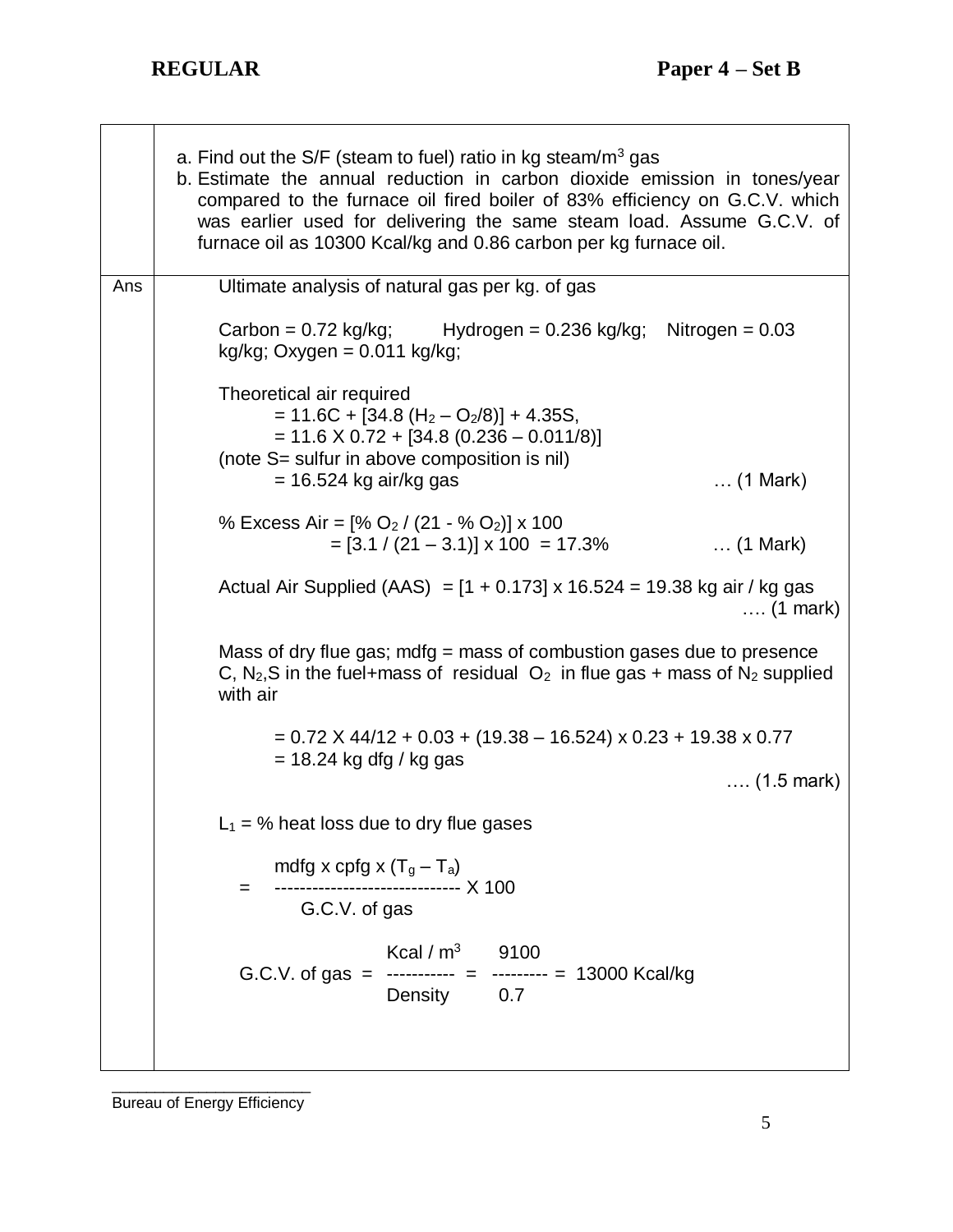18.24 x 0.297 x (190 - 30)  $=$  ----------------------------------  $\times 100 = 6.67 \%$  13000 …. (2 marks)  $L_2$  = Loss due to presence of hydrogen forming water vapor 9H [584 + Cps x  $(T_g - T_a)$  = ---------------------------------- X 100 G.C.V. 9 x 0.236 [584 + 0.45 (190 – 30) = --------------------------------------------- x 100 13000  $L_2$  = 10.72 % …. (2 marks) Radiation and unaccounted losses in the boiler (given) =  $1.45\%$ Total losses =  $6.67 + 10.72 + 1.45 = 18.84\%$ Efficiency of natural gas fired boiler on  $= 100 - 18.84 = 81.16\%$ G.C.V. by indicated method …. (1.5 marks) **Steam to fuel ratio in kg steam/m<sup>3</sup> gas= 0.8116 x 9100 / (665 – 95) = 12.96** …. (2 marks) Amount of gas required for generation  $=$  (15,000 / 12.96) x 0.7 15 tonne/hr of steam  $= 810.19$  kg/hour  $\ldots$  (1.5 Marks)  $CO<sub>2</sub>$  emission with natural gas firing  $= 0.72 \times 3.67 \times 810.19$ (1 kg carbon gives  $44/12$  i.e. 3.67 kg  $CO<sub>2</sub>$ ) = 2140.77 kg/hr …. (1.5 marks) Furnace oil required for 15TPH steam  $=$  (15,000 x 570) / (0.83 x 10,300)  $= 1000.12$  kg/hr  $\ldots$  (1.5 Marks)  $CO<sub>2</sub>$  emission with furnace oil firing  $= 0.86 \times 3.67 \times 1000.12$ = 3156.58 kg/hr …(1.5 Marks)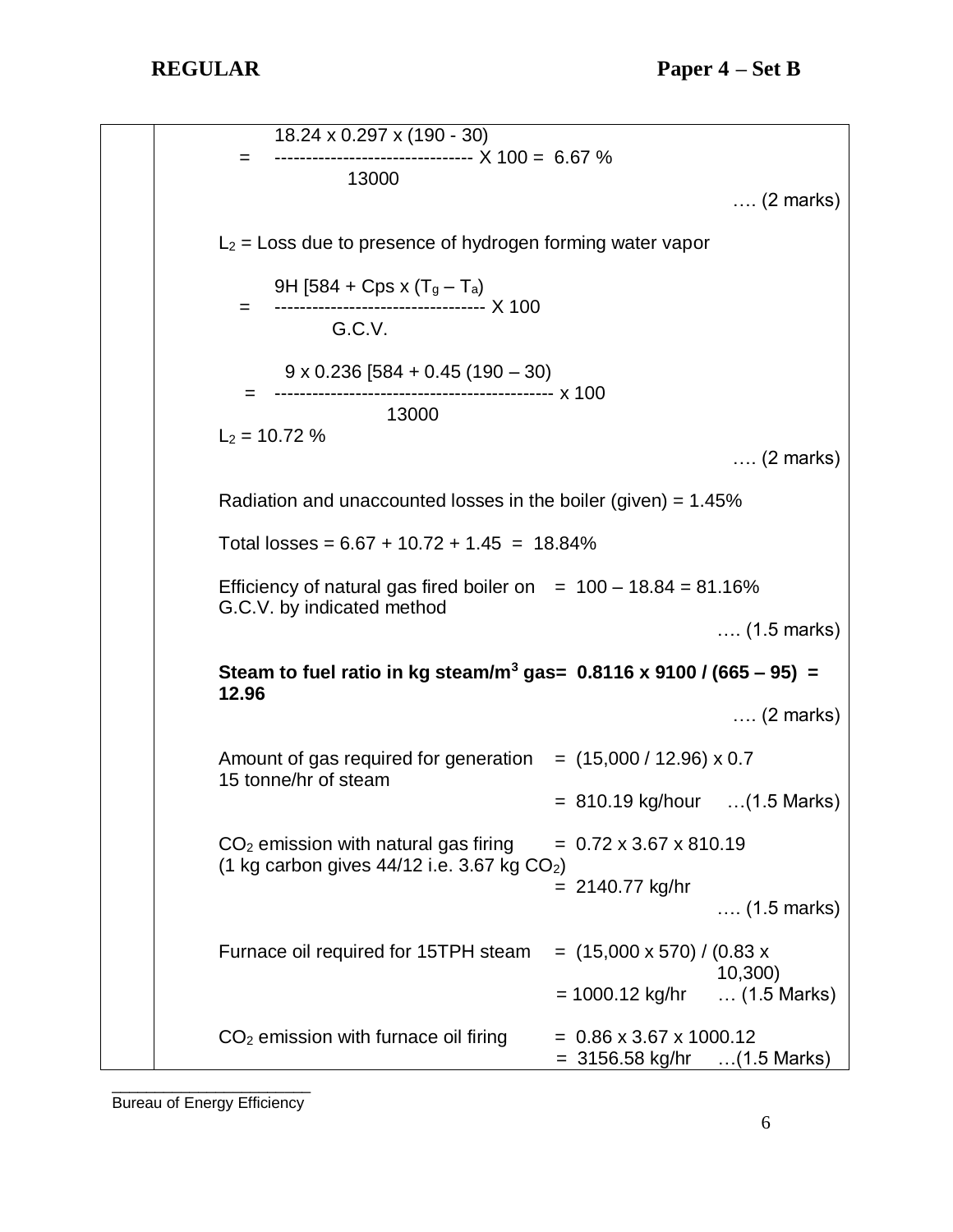|       | Net reduction in CO <sub>2</sub> emission with<br>natural gas compared to furnace<br>oil firing                                                                                                                                                                                                                                                                                                                                                                        | $=$ 3156.58 $-$ 2140.77<br>$= 1015.81$ kg/hr<br>$\ldots$ (1 mark) |
|-------|------------------------------------------------------------------------------------------------------------------------------------------------------------------------------------------------------------------------------------------------------------------------------------------------------------------------------------------------------------------------------------------------------------------------------------------------------------------------|-------------------------------------------------------------------|
|       | Annual reduction in $CO2$ for 8000 hrs. = 1015.81 x 8000<br>operation                                                                                                                                                                                                                                                                                                                                                                                                  |                                                                   |
|       |                                                                                                                                                                                                                                                                                                                                                                                                                                                                        | $= 8126.140$ Tonnes<br>$\ldots$ (1 mark)                          |
|       |                                                                                                                                                                                                                                                                                                                                                                                                                                                                        |                                                                   |
| $N-2$ | A gas engine-based trigeneration plant operates in two modes:                                                                                                                                                                                                                                                                                                                                                                                                          |                                                                   |
|       | • Power and heating mode (10 hours per day) :<br>$P_{el}$ = 650 kW of electricity and 325 kg/h of steam with enthalpy addition of 530 kcal/kg of<br>steam<br>$EUFheat = 0.85$                                                                                                                                                                                                                                                                                          |                                                                   |
|       | • Power and cooling mode (14 hours per day):<br>$P_{el}$ = 650 kW of electricity and chilling load of 250 TR for absorption chillers<br>$EUF_{cool} = 0.73$                                                                                                                                                                                                                                                                                                            |                                                                   |
|       | • Calorific value of natural gas = 8500 kcal/Sm <sup>3</sup><br>• Average operating days/year = $330$<br>• Alternator efficiency = $0.95$<br>• The energy loss in the flue gas and that in the cooling water is same as engine power<br>output and other losses are negligible                                                                                                                                                                                         |                                                                   |
|       | Answer the following:                                                                                                                                                                                                                                                                                                                                                                                                                                                  |                                                                   |
|       | (1) What is the average plant energy utilization factor<br>(2) Calculate the useful energy produced daily by the trigeneration plant in Gcal<br>(3) Determine the daily plant natural gas requirements based on average energy<br>utilization factor<br>(4) The plant proposes to install a 60 TR hot water driven Vapour absorption chiller with<br>a COP of 0.5 using waste heat from jacket cooling water. Check if it is feasible with<br>supporting calculations. |                                                                   |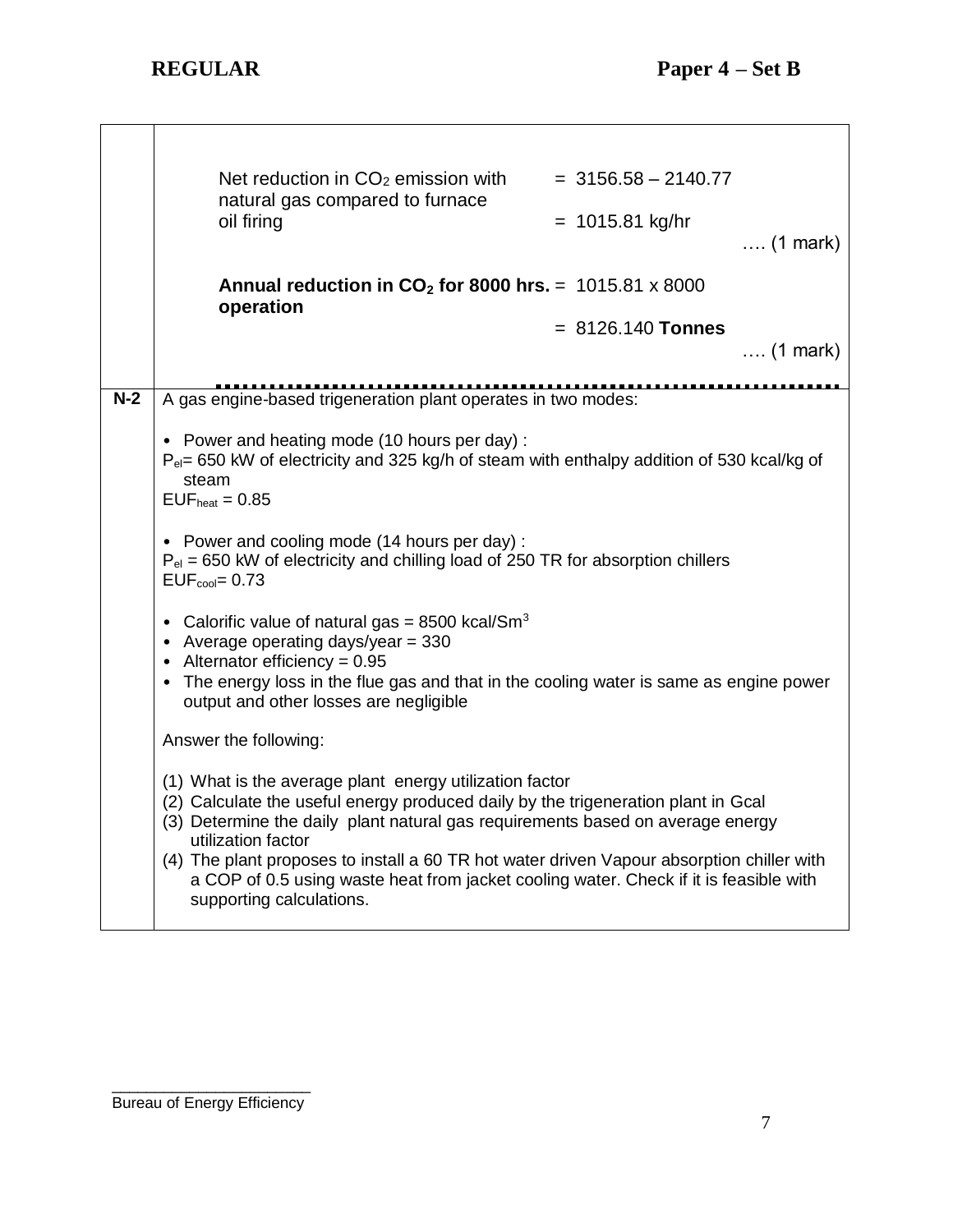| Plant average energy utilization factor                                                               | $=$ | $(0.85 \times 10 + 0.73 \times 14)/24$ |  |
|-------------------------------------------------------------------------------------------------------|-----|----------------------------------------|--|
|                                                                                                       | $=$ | 0.78                                   |  |
|                                                                                                       |     | $--- (3 marks)$                        |  |
| 2) The useful energy produced daily by the trigeneration plant in Gcal                                |     |                                        |  |
| P <sub>Ele</sub>                                                                                      | $=$ | 650 KW                                 |  |
| $Q_{\text{Heat}}$                                                                                     | $=$ | 325 x 530                              |  |
|                                                                                                       | $=$ | 172250 kcal/h                          |  |
| $Q_{\text{Cool}}$                                                                                     |     | 250 x 3024                             |  |
|                                                                                                       | $=$ | 756000 kcal/h                          |  |
|                                                                                                       |     | $--- (2 marks)$                        |  |
| Total daily useful energy production                                                                  |     | (650 x 860 x 24 +172250 x 10 +         |  |
| of the plant                                                                                          | $=$ | 756000 x 14)                           |  |
|                                                                                                       |     | 13416000 + 1722500 +                   |  |
|                                                                                                       | $=$ | 10584000                               |  |
| The useful energy produced daily                                                                      | $=$ | (2 Marks)<br>25722500 kcal/day         |  |
| The useful energy produced in                                                                         | $=$ | 25722500x 330 / 10 <sup>6</sup>        |  |
| <b>Gcal/year</b>                                                                                      |     |                                        |  |
|                                                                                                       | $=$ | 8488.43 Gcal                           |  |
|                                                                                                       |     | $--- (2 marks)$                        |  |
| 3) The daily plant natural gas requirements                                                           |     |                                        |  |
| Input heat                                                                                            | $=$ | 25722500/0.78                          |  |
|                                                                                                       | $=$ | (2 Marks)<br>32977564 kcal/day         |  |
| <b>Natural gas requirements</b>                                                                       | $=$ | 32977564/8500                          |  |
|                                                                                                       | =   | $3879.7$ Sm <sup>3</sup> /day          |  |
|                                                                                                       |     | $--- (2 marks)$                        |  |
| 4) Justification for a 60 TR Vapour Absorption chiller from waste heat<br>of the jacket cooling water |     |                                        |  |
| Heat required for operating 60 TR at                                                                  | $=$ | 60 x 3024/0.5                          |  |
| COP of 0.5                                                                                            | $=$ | 362880 Kcal/hr<br>(2 Marks)            |  |
|                                                                                                       |     |                                        |  |
| Power output of the engine                                                                            | $=$ | 650 / 0.95                             |  |
|                                                                                                       |     | 684.2 KW<br>(2 Marks)                  |  |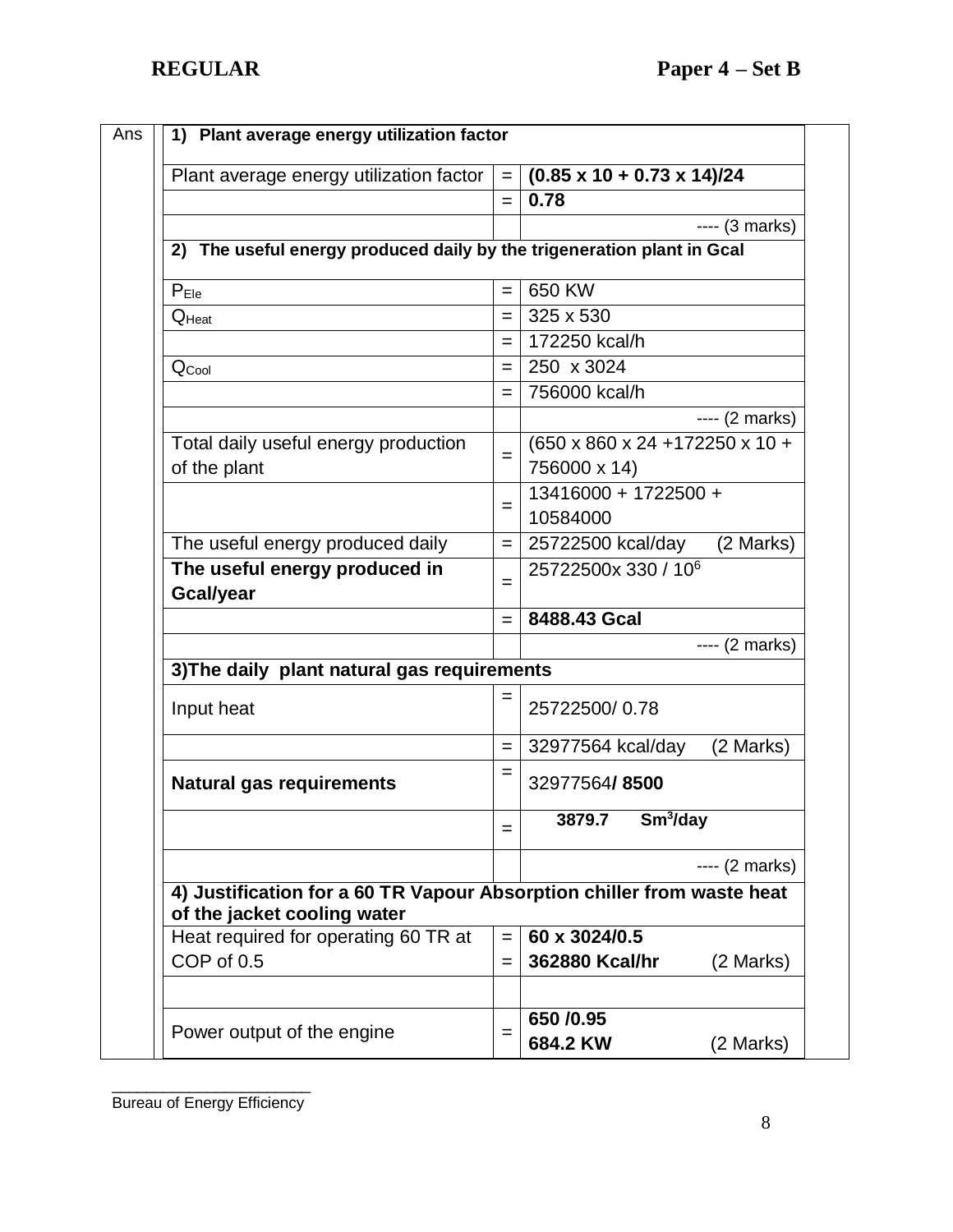|       | Heat in the jacket cooling water                                                                                                                                                                                                                                                                                                                                                                                                                    | $=$<br>$=$ | 684.2 x 860<br>588412 kcal/hr | (2 Marks)          |  |
|-------|-----------------------------------------------------------------------------------------------------------------------------------------------------------------------------------------------------------------------------------------------------------------------------------------------------------------------------------------------------------------------------------------------------------------------------------------------------|------------|-------------------------------|--------------------|--|
|       | Since the heat requirement (362880 Kcal/hr) is much less than heat<br>available (588412 kcal/hr) the proposal is feasible.                                                                                                                                                                                                                                                                                                                          |            |                               | $--- (1 mark)$     |  |
| $N-3$ | Hot effluent having a flow rate of 56789 Kg/hr at 85 $\degree$ C from the process is sent to<br>a heat exchanger for cooling. The outlet temperature of effluent in the heat<br>exchanger is 38 <sup>O</sup> C. Air having a flow rate of 370057 Kg/hr enters the heat<br>exchanger at a temperature of $30^{\circ}$ C and leaves at 60 $^{\circ}$ C. Power drawn by the<br>fan is 30 KW. The plant works for 16 hours a day for 300 days per year. |            |                               |                    |  |
|       | Now plant has decided to replace air cooled heat exchanger with a water cooled<br>counter current Heat Exchanger.                                                                                                                                                                                                                                                                                                                                   |            |                               |                    |  |
|       | Given that Pump Efficiency = 80%, Motor efficiency = 90 %, Effectiveness of<br>water cooled heat exchanger is 0.4 water is available at 25 $\mathrm{^{\circ}C}$ & Pressure drop<br>in plate heat exchanger is 1.2 kg/cm <sup>2</sup> , Over all heat transfer coefficient of heat<br>exchanger is 22300 Kcal/m <sup>2/O</sup> C.                                                                                                                    |            |                               |                    |  |
|       | 1. Calculate the savings due to replacement by water cooled heat exchanger<br>2. Calculate the heat transfer area of heat exchanger.                                                                                                                                                                                                                                                                                                                |            |                               |                    |  |
| Ans   | <b>Heat Duty</b><br>Heat duty in hot fluid = $M \times Cp_h \times (T_i - T_o)$<br>$= 56789 \times 1 \times (85 - 38)$<br>$= 2669083$ Kcal / Kg                                                                                                                                                                                                                                                                                                     |            |                               | $\ldots$ (2 marks) |  |
|       | Heat duty in cold Air = M x Cp <sub>air</sub> x (to - ti)<br>$=$ 370057 x 0.24 x (60 - 30)<br>$= 2664410$ Kcal / Kg                                                                                                                                                                                                                                                                                                                                 |            |                               | $\ldots$ (2 marks) |  |
|       | In heat exchanger, Heat duty in hot fluid = Heat duty in cold Air                                                                                                                                                                                                                                                                                                                                                                                   |            |                               |                    |  |
|       | Effectiveness of water cooled heat exchanger                                                                                                                                                                                                                                                                                                                                                                                                        |            | $= 0.4$                       |                    |  |
|       | <u>Cold Water outlet – Cold water inlet</u><br>Effectiveness = Hot effluent inlet - Cold water inlet                                                                                                                                                                                                                                                                                                                                                |            |                               |                    |  |
|       | <b>Cold Water Outlet</b><br>$= (0.4 \times (85 - 25)) + 25$                                                                                                                                                                                                                                                                                                                                                                                         |            |                               |                    |  |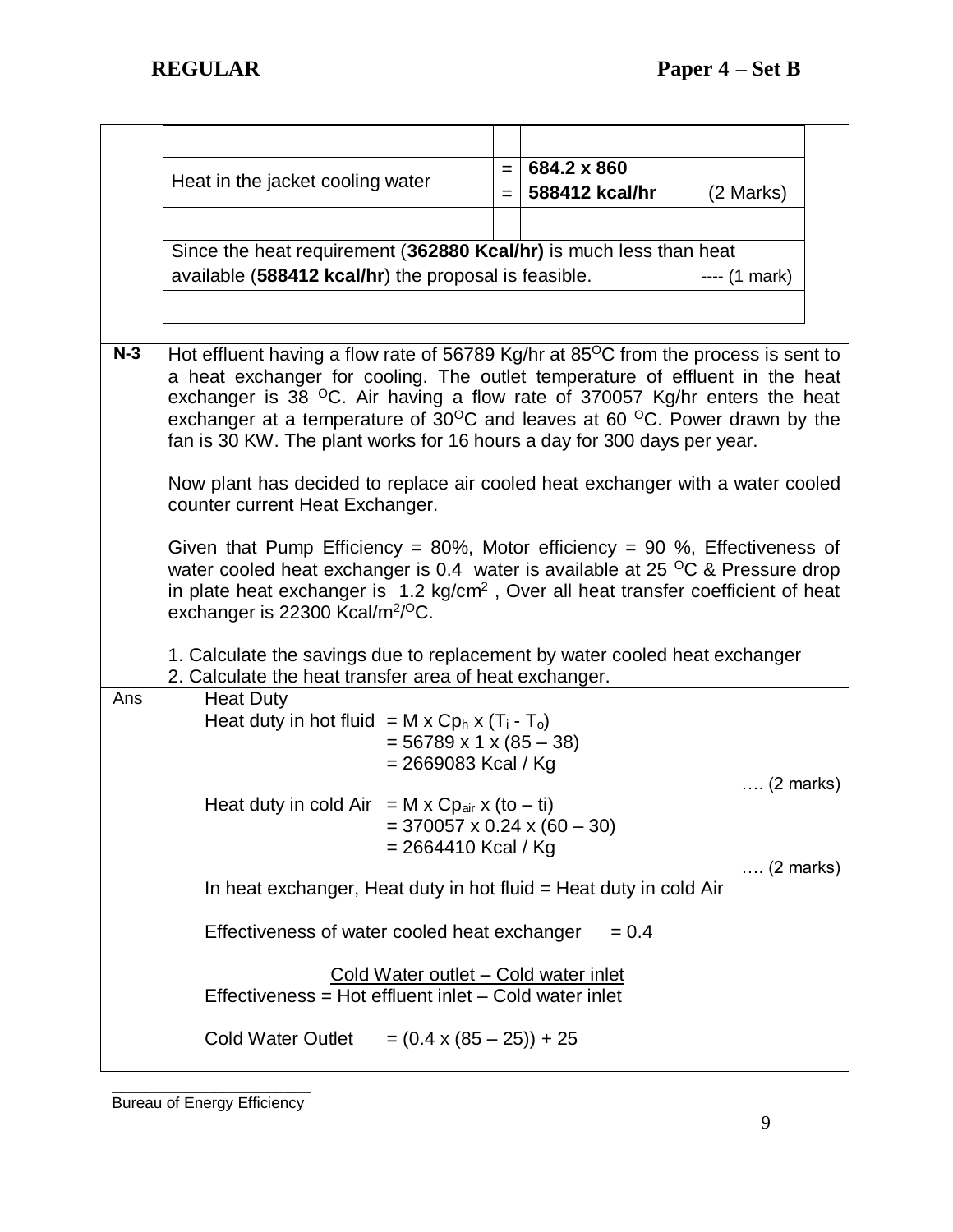| $= 49 \degree C$<br>$(2.5 \text{ marks})$                                                                                |
|--------------------------------------------------------------------------------------------------------------------------|
| Mass flow rate of cooling water (M) = Heat duty in hot fluid<br>Cpx(Cold Water outlet - Cold water inlet)                |
| $1 \times (49 - 25) \times 1000$                                                                                         |
| $= 111.21 \text{ m}^3/\text{Hr}$<br>$(2.5 \text{ marks})$                                                                |
| Pressure drop in Plate Heat exchanger = 12 m                                                                             |
| Hydraulic Power Requirement for one Cooling Water Pump:                                                                  |
| = $(Flow in m3/Hr x Head in m x Density in Kg/m3 x g in m/s2)$<br>$(1000 \times 3600)$                                   |
| <u>= (111.21 x 12 x 1000 x 9.81)</u><br>$(1000 \times 3600)$<br>$= 3.64$ KW                                              |
| $\ldots$ (3 marks)                                                                                                       |
| Pump Power Requirement at 80% pump efficiency = 3.64 KW<br>0.8<br>$= 4.55$ KW<br>$\ldots$ (1 mark)                       |
| Motor Input Power Required at 90% Efficiency = $4.55$<br>0.9<br>$= 5.06$ KW                                              |
| $\ldots$ (1 mark)<br>Thus savings $=$ Power consumption by fans $-$ Water Pumping Power<br>$= 30 - 5.06$<br>$= 24.94$ KW |
| Annual Saving in $kWh = 24.94$ KW x 16 Hrs x 300 Days = 119712<br>kWh/Annum                                              |
| $\ldots$ (2 marks)                                                                                                       |
|                                                                                                                          |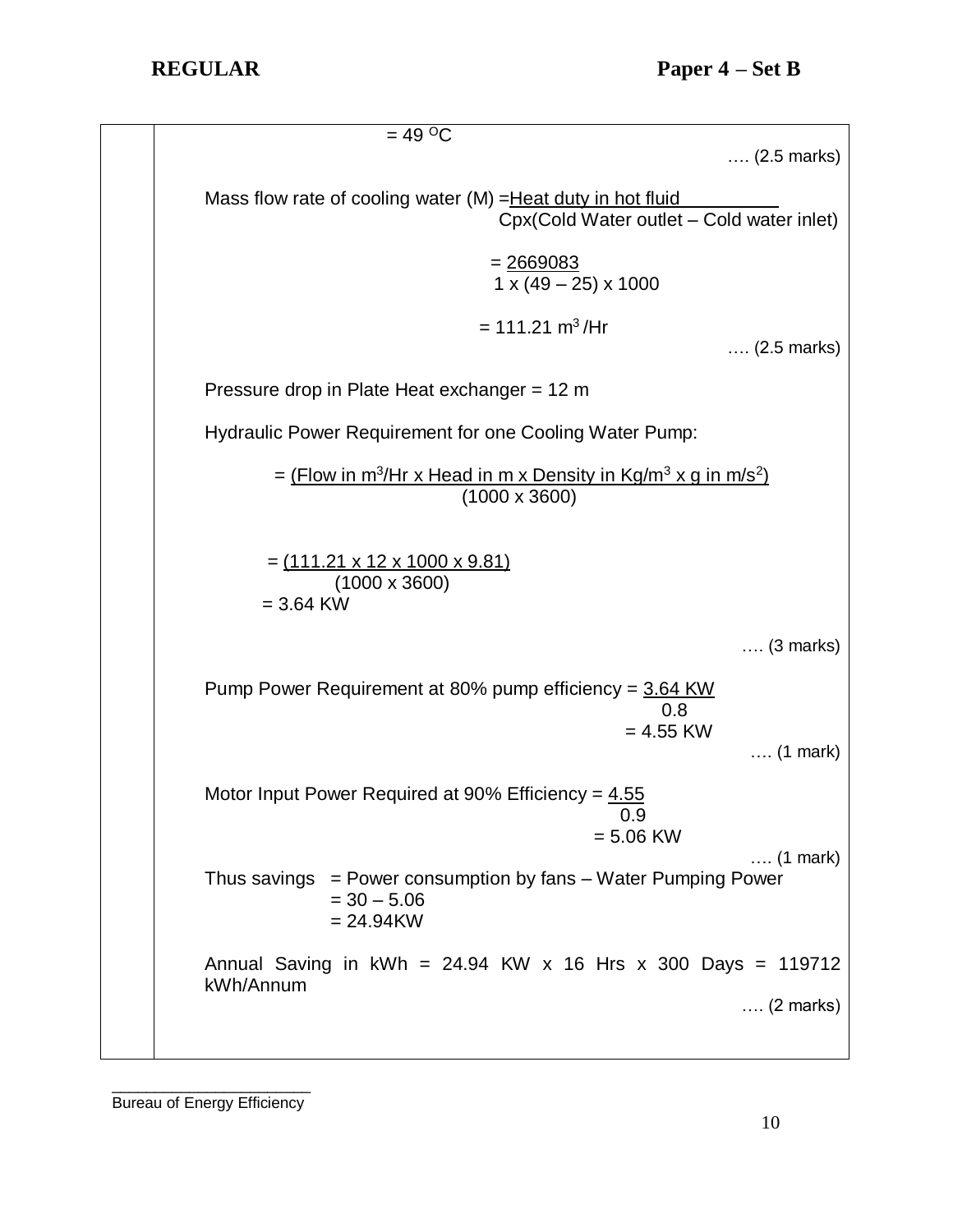|       | <b>Calculations for LMTD for Proposed HEx:</b>                                       |
|-------|--------------------------------------------------------------------------------------|
|       |                                                                                      |
|       | LMTD for counter current flow in HE <sub>x</sub>                                     |
|       |                                                                                      |
|       |                                                                                      |
|       | $= \{(85-49) - (38-25)\}\/ \ln \{(85-49)\}/ \{(38-25)\}$                             |
|       | $= 22.5$ Deg C                                                                       |
|       | $\ldots$ (2 marks)                                                                   |
|       |                                                                                      |
|       | Considering overall heat transfer coefficient (U) = $22300 \text{ kW/m}^2/\text{°C}$ |
|       |                                                                                      |
|       |                                                                                      |
|       | Heat transfer Area = $Q$                                                             |
|       | $(U \times \Delta T$ Im)                                                             |
|       | 2669083                                                                              |
|       | $(22300 \times 22.5)$                                                                |
|       |                                                                                      |
|       | $= 5.32$ m <sup>2</sup><br>(Say 6 m <sup>2</sup> )                                   |
|       | $\ldots$ (2 marks)                                                                   |
| $N-4$ | Answer ANY ONE OF THE FOLLOWING among A, B, C and D                                  |
|       |                                                                                      |
| A)    | A steam power plant consisting of high pressure Turbine(HP Turbine) and low          |
|       | pressure Turbine(LP Turbine) is operating on Reheat cycle(schematic of power         |
|       |                                                                                      |
|       | plant is represented below). Steam from Boiler at a pressure of 150 bar(a) and a     |
|       | temperature of 550°C expands through the HP Turbine. The exhaust steam from          |
|       | HP Turbine is reheated in a Reheater at a constant pressure of 40 bar (a) to         |
|       | 550°C and then expanded through LP Turbine. The exhaust steam from LP                |
|       |                                                                                      |
|       | Turbine is condensed in a condenser at a pressure of 0.1 bar (a). The isentropic     |
|       | efficiency of HP Turbine and LP Turbine is same and is 0.9. Generator efficiency     |
|       | is 95%                                                                               |
|       |                                                                                      |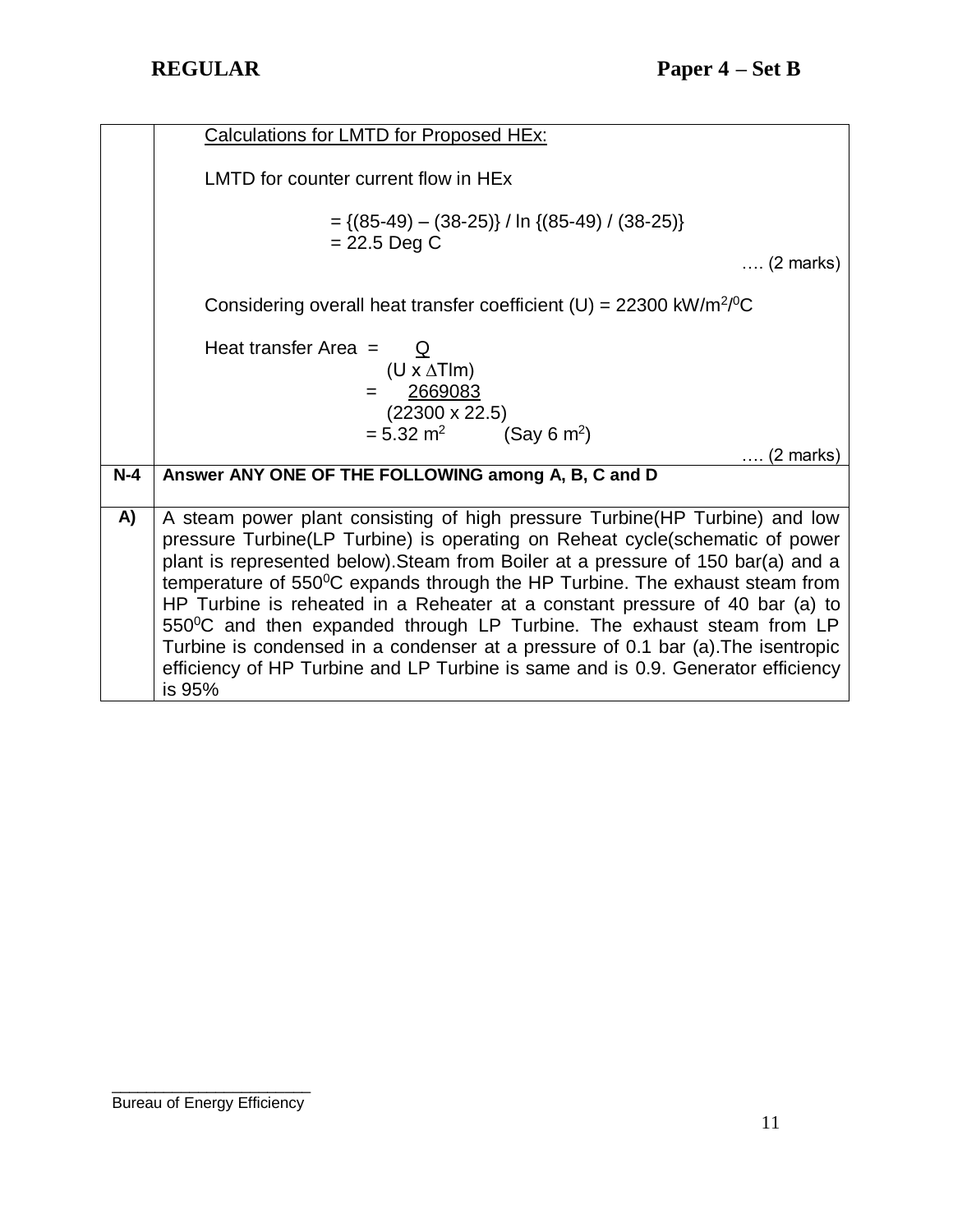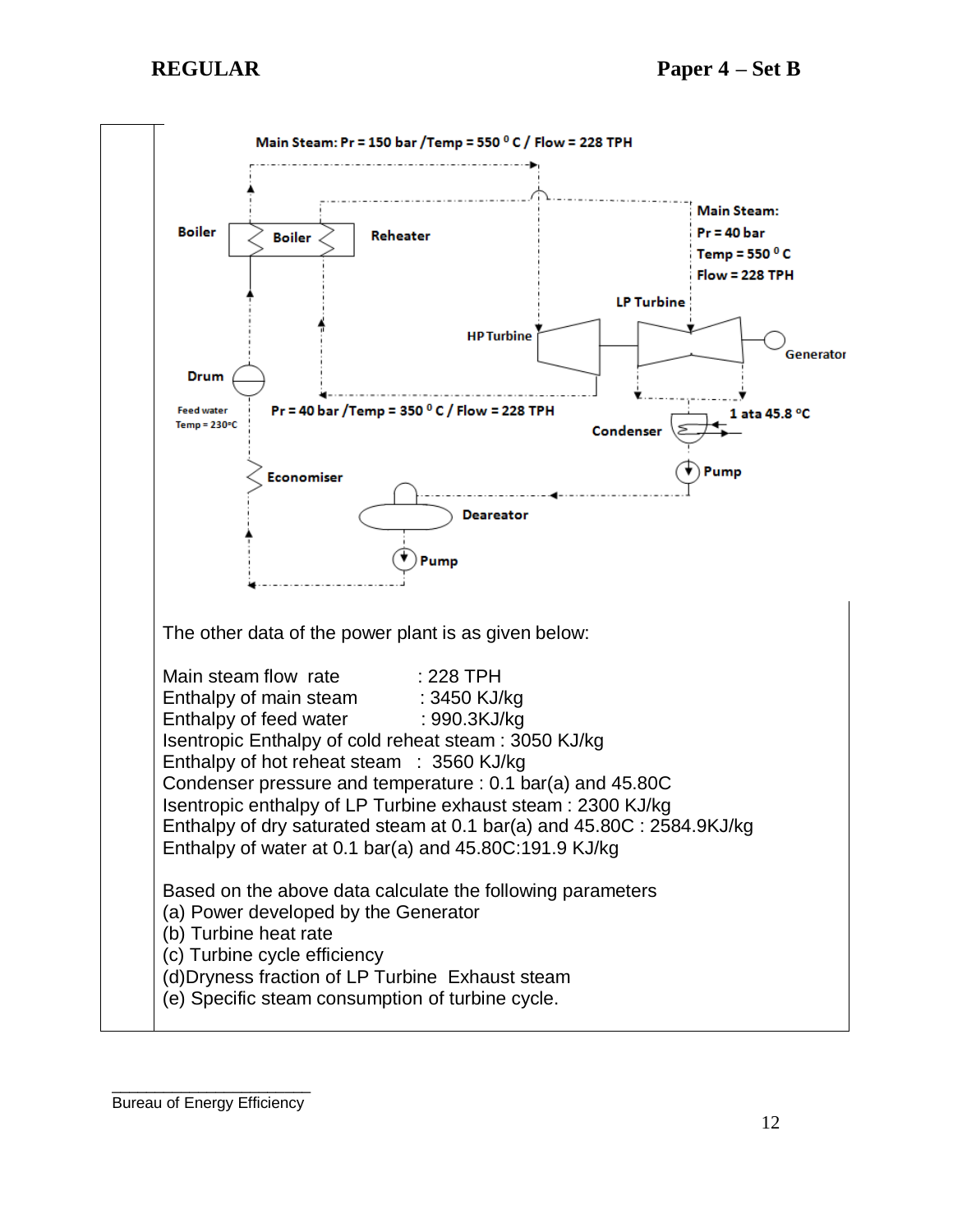| Ans | (a) Power developed by the Generator: Turbine output x Generator efficiency--(1)<br>Turbine out put = $Q1(H1 - h2) + Q2(H3 - h4)/860$ MW ----------- (2)<br>Where, Q1=main steam flow rate =228 TPH<br>H1=main steam enthalpy=3450 KJ/Kg<br>h2=actual enthalpy at HP Turbine outlet= ?=cold reheat enthalpy<br>Q2=steam flow through reheater=228TPH<br>H3=enthalpy of hot reheat steam=3560 KJ/kg<br>h4= actual enthalpy of LP turbine exhaust steam=?<br>$\ldots$ (1 mark) |
|-----|------------------------------------------------------------------------------------------------------------------------------------------------------------------------------------------------------------------------------------------------------------------------------------------------------------------------------------------------------------------------------------------------------------------------------------------------------------------------------|
|     | HP Turbine isentropic efficiency= Actual enthalpy drop/isentropic enthalpy drop<br>$0.9 = (H1 - h2)/(H1 - h2is)$ , h2is=isentropic enthalpy of cold reheat steam = 3050<br>KJ/kg<br>$0.9 = (3450 - h2)/(3450 - 3050)$<br>h2= 3090KJ/kg<br>$\ldots$ (3 marks)                                                                                                                                                                                                                 |
|     | LP Turbine isentropic efficiency= (H3-h4)/(H3-h4is), h4is=isentropic enthalpy of<br>LP Turbine Exhaust steam=2300KJ/kg<br>$0.9=(3560-h4)/(3560-2300)$<br>h4= 2426 KJ/kg<br>$\ldots$ (3 marks)                                                                                                                                                                                                                                                                                |
|     | Substituting the values in equation-2, we get                                                                                                                                                                                                                                                                                                                                                                                                                                |
|     | Turbine output = 228(3450-3090) + 228(3560-2426)/860 = 75.73 MW<br>Generator output= 75.73 x 0.95= 71.5 MW                                                                                                                                                                                                                                                                                                                                                                   |
|     | $\ldots$ (3 marks)                                                                                                                                                                                                                                                                                                                                                                                                                                                           |
|     | (b) Turbine heat rate=Q1 (H1-hfw) +Q2(H3-h2)/Generator output =KJ/kwhr-----<br>$----(3)$                                                                                                                                                                                                                                                                                                                                                                                     |
|     | hfw=enthalpy of feed water=990.3KJ/kg<br>Substituting the values in the above equation-3, we get                                                                                                                                                                                                                                                                                                                                                                             |
|     | Turbine heat rate=228 (3450-990.3) + 228(3560-3090)/71.5<br>$= 9342$ KJ/kWhr<br>$\ldots$ (3 marks)                                                                                                                                                                                                                                                                                                                                                                           |
|     | (C) Turbine cycle efficiency= 860/Turbine heat rate<br>$=860/9342=38.5%$<br>$\ldots$ (2 marks)                                                                                                                                                                                                                                                                                                                                                                               |
|     | (d) Dryness fraction of steam at 0.1 bar(a) and 45.8C                                                                                                                                                                                                                                                                                                                                                                                                                        |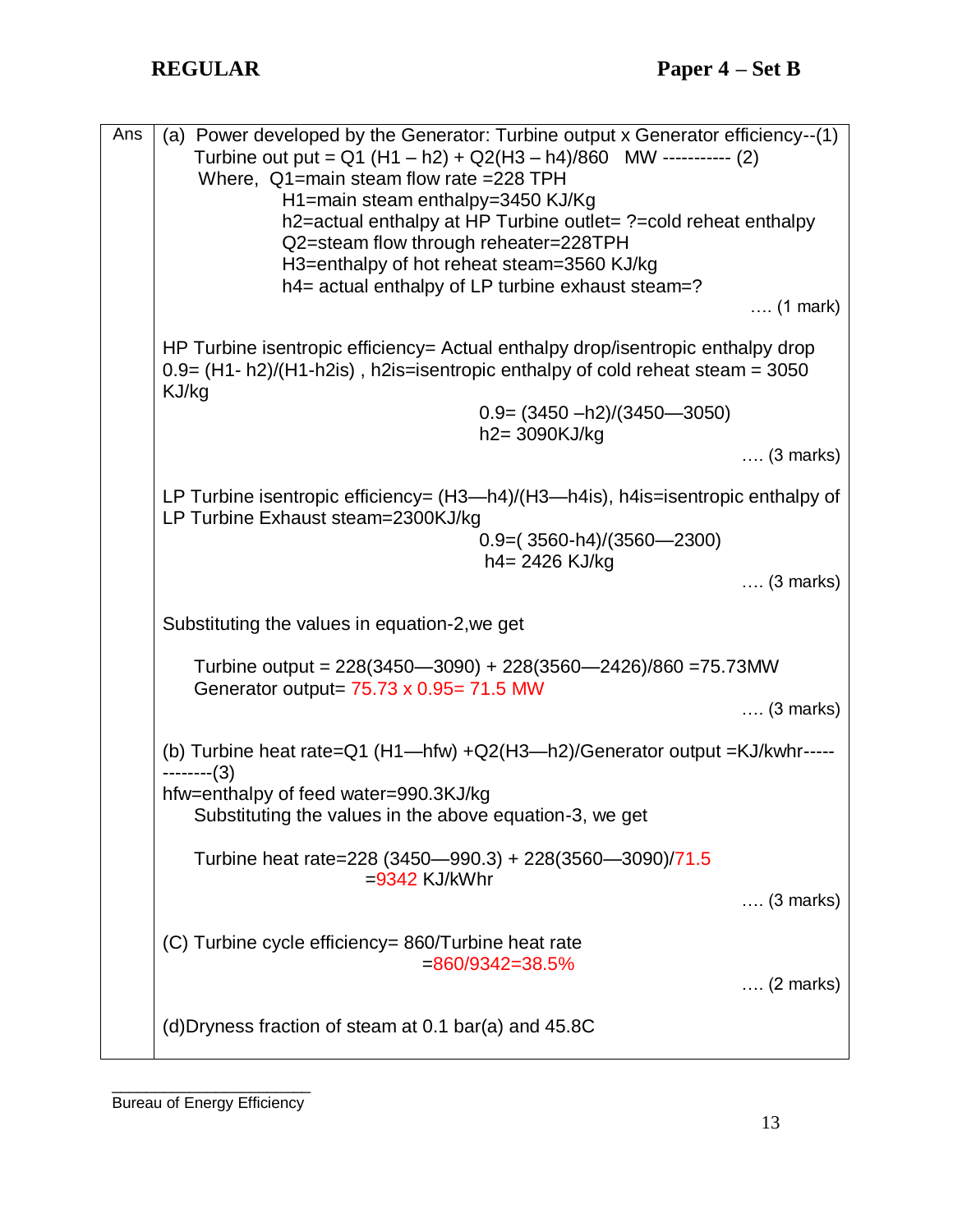|     | Actual enthalpy of LP Exhaust steam= enthalpy of water + dryness fraction of                            |                                                                                                                                                                                     |  |  |
|-----|---------------------------------------------------------------------------------------------------------|-------------------------------------------------------------------------------------------------------------------------------------------------------------------------------------|--|--|
|     | steam x L.H of vaporisation of steam                                                                    |                                                                                                                                                                                     |  |  |
|     | $2426 = 191.9 +$ dryness fraction of steam x(2584.9–191.9)                                              |                                                                                                                                                                                     |  |  |
|     | Dryness fraction of steam = 93.35%                                                                      |                                                                                                                                                                                     |  |  |
|     |                                                                                                         | $\ldots$ (3 marks)                                                                                                                                                                  |  |  |
|     | (e) Specific steam consumption of cycle = Steam flow/generator output                                   |                                                                                                                                                                                     |  |  |
|     |                                                                                                         | $=$ 228/71.5=3.19 tons/MW hr                                                                                                                                                        |  |  |
|     |                                                                                                         | (2 marks)<br>Or                                                                                                                                                                     |  |  |
| B)  |                                                                                                         | Stenter operations in a textile process were significantly improved to reduce inlet                                                                                                 |  |  |
|     |                                                                                                         | moisture from 60% to 55% in wet cloth while maintaining the same outlet moisture of 7%                                                                                              |  |  |
|     |                                                                                                         | in the dried cloth. The Stenter was operated at 80 meters/min in both the cases. The<br>dried cloth weighs 0.1 kg /meter. Further steps were taken to improve the efficiency of the |  |  |
|     |                                                                                                         | fuel oil fired thermic fluid heater from 80% to 82%, which was supplying heat energy to                                                                                             |  |  |
|     | the dryer. The other data and particulars are                                                           |                                                                                                                                                                                     |  |  |
|     | Latent heat of water evaporated = $540$ kcal/kg,                                                        |                                                                                                                                                                                     |  |  |
|     | Inlet temperature of wet cloth = $28^{\circ}$ C,<br>Outlet temperature of dried cloth = $80^{\circ}$ C, |                                                                                                                                                                                     |  |  |
|     | Dryer efficiency = $50\%$ ,                                                                             |                                                                                                                                                                                     |  |  |
|     | G.C.V of fuel oil = $10,300$ kcal/kg,                                                                   |                                                                                                                                                                                     |  |  |
|     | Yearly operation of the stenter $= 7000$ hours                                                          |                                                                                                                                                                                     |  |  |
|     | a) Find out the % reduction in Dryer heat load,                                                         |                                                                                                                                                                                     |  |  |
|     |                                                                                                         | b) Estimate the overall yearly fuel savings in tonnes by reducing moisture and                                                                                                      |  |  |
|     | moisture evaporation for dryer heat load                                                                | efficiency improvement compared to the initial case. Assume only energy for                                                                                                         |  |  |
|     |                                                                                                         |                                                                                                                                                                                     |  |  |
| Ans | heater efficiency 80%                                                                                   | Initial case: inlet moisture, 60%, outlet moisture 7%, dryer efficiency 50%, thermic fluid                                                                                          |  |  |
|     | Output of stenter                                                                                       | 80 mts/min x 0.1 x 60<br>=                                                                                                                                                          |  |  |
|     |                                                                                                         | 480 Kg/hr<br>(1 Mark)<br>=                                                                                                                                                          |  |  |
|     | Moisture in the dried output cloth                                                                      | $= 7\%$                                                                                                                                                                             |  |  |
|     |                                                                                                         |                                                                                                                                                                                     |  |  |
|     | Wt. of bone- dry cloth, W                                                                               | $= 480 \times (1 - 0.07)$<br>$= 446.4$ Kg/hr                                                                                                                                        |  |  |
|     |                                                                                                         | $--- (1 mark)$                                                                                                                                                                      |  |  |
|     | $mo$ = moisture in outlet cloth                                                                         | $=$ (480 – 446.4)/446.4                                                                                                                                                             |  |  |
|     |                                                                                                         | $= 0.0753$ Kg/Kg bone dry cloth<br>(1 Mark)                                                                                                                                         |  |  |
|     |                                                                                                         |                                                                                                                                                                                     |  |  |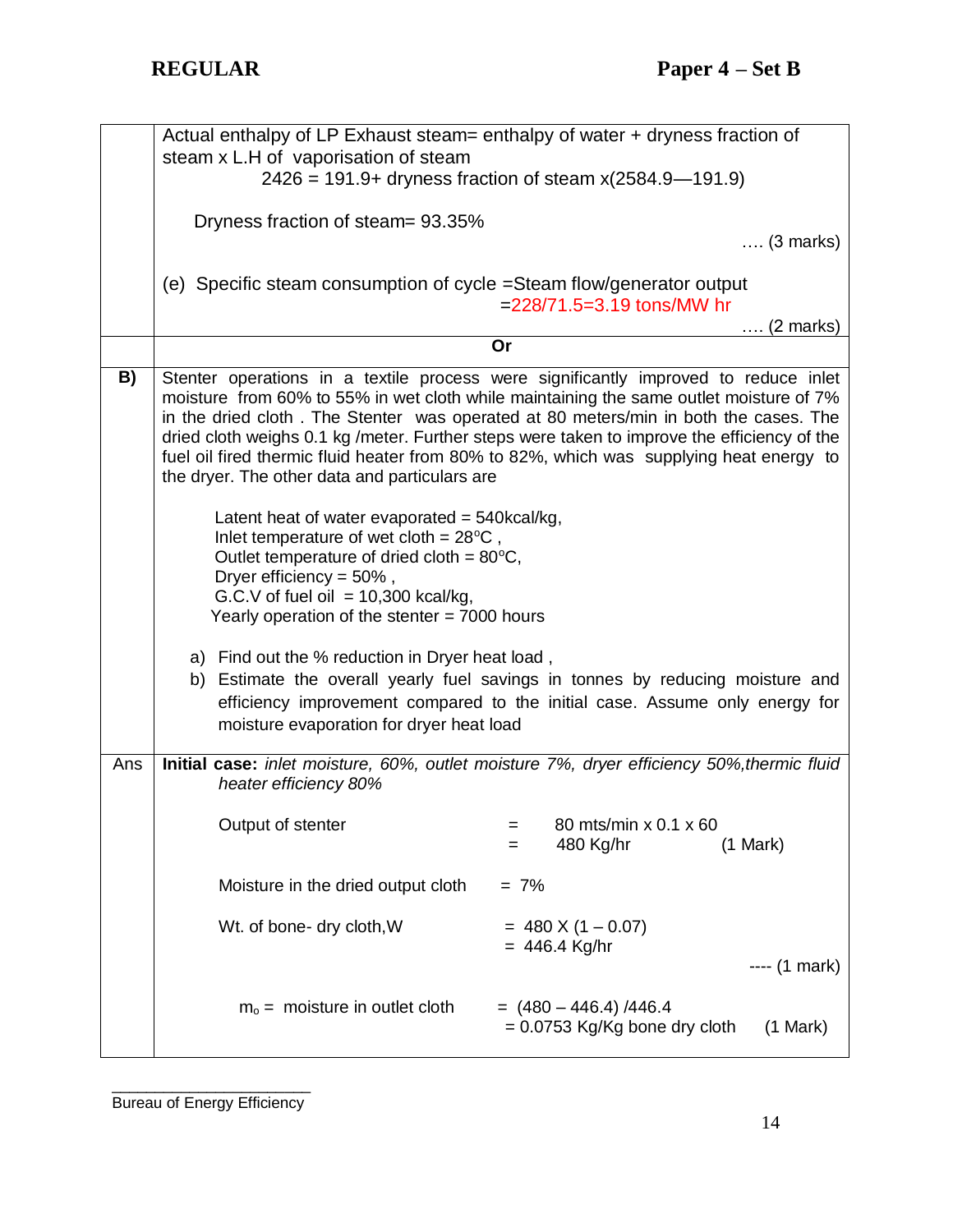\_\_\_\_\_\_\_\_\_\_\_\_\_\_\_\_\_\_\_\_\_\_\_  $\blacksquare$ Inlet moisture  $= 60\%$ Wt of inlet cloth  $= 446.4 / (1 - 0.60) = 1116.00$  Kg./hr.  $m_i$  = moisture in inlet cloth  $= ((60/40) \times 446.4)/446.4 = 1.5$  Kg./Kg. bone- dry cloth and the contract of the contract of the contract of the contract of the contract of the contract of the ---- (1 mark) Inlet temperature of cloth  $T_{in}$  = 28°C Final temperature of cloth  $T_{\text{out}} = 80^{\circ}C$ Heat load on the dryer  $=$  w x  $(m_i - m_o)$  X  $[(T_{out} - T_{in}) + 540]$  Kcal/hr. . . . Heat load on the dryer  $=$  446.4 (1.5 – 0.0753) X [(80 – 28) + 540] = 3,76,503.76 Kcal/hr ---- (2.5 marks) Efficiency of the dryer is 50%, Efficiency of the thermic fluid heater is 80% Fuel oil consumption in the thermic fluid heater  $=3,76503.76/(0.5x 0.8x10300) = 91.40 kg/hr$ ---- (2.5 marks) **Improve case:** *inlet moisture, 55%, outlet moisture 7%, dryer efficiency 50%,thermic fluid heater efficiency 82%*  $Inlet moisture = 55%$ Wt of inlet cloth  $= 446.4 / (1 - 0.55) = 992.00$  Kg./hr. (1 Mark)  $m_i$  = moisture in inlet cloth  $=$  ((55/45) x 446.4)) / 446.4 = 1.22 Kg./Kg. bone-dry cloth ---- (1 mark) Heat load on the dryer  $=$  w x  $(m_i - m_o)$  X  $[(T_{out} - T_{in}) + 540]$  Kcal/hr. Heat load on the dryer  $= 446.4 (1.22 - 0.0753) \times [(80 - 28) + 540]$ = 3,02508.00 Kcal/hr ---- (2.5 marks) Efficiency of the dryer is50%, Efficiency of the thermic fluid heater is 82% Fuel oil consumption in the thermic fluid heater in impoved case = 3,02,508.00/( 0.5x 0.82x10300)

Bureau of Energy Efficiency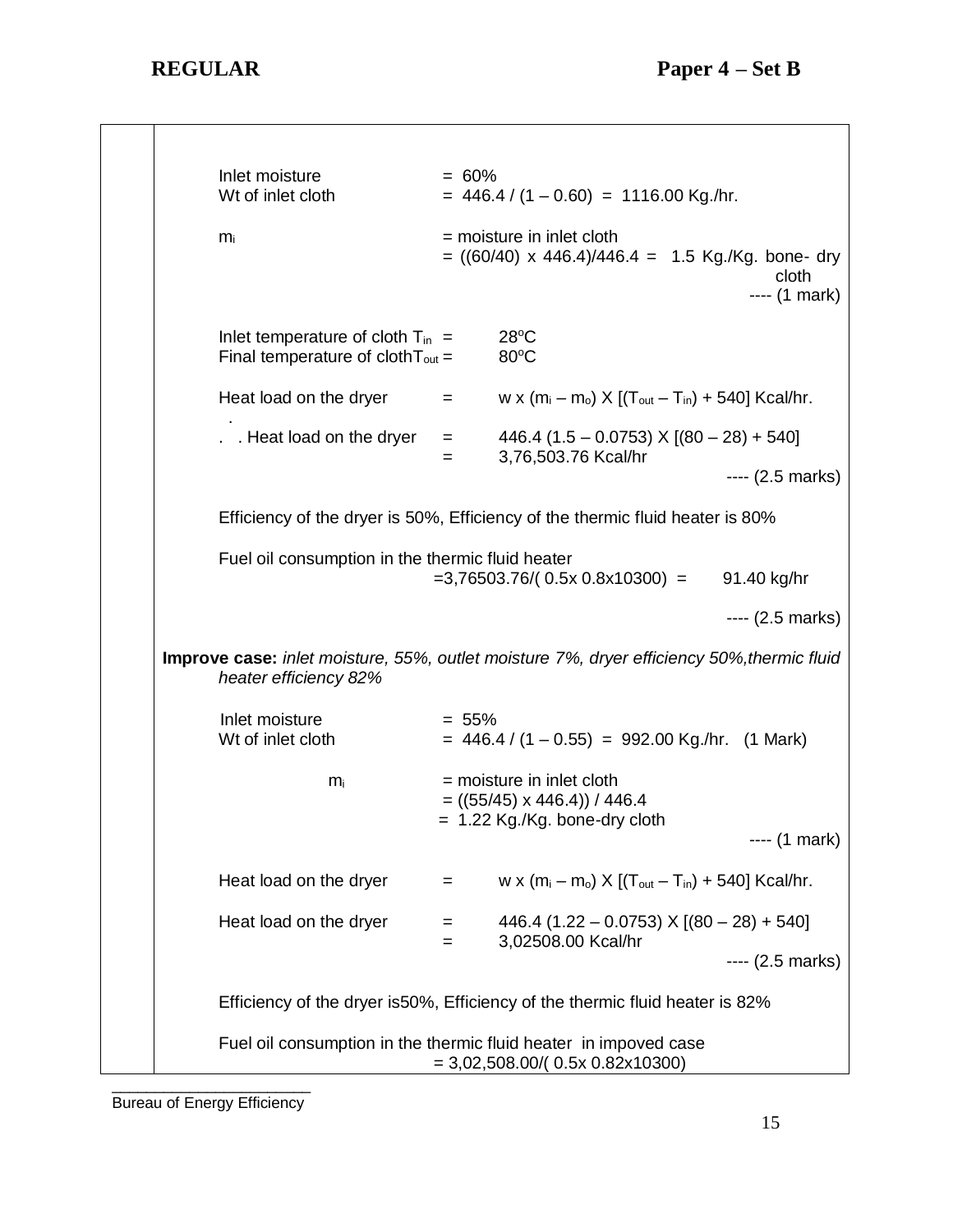|     |                                                                                                    | $= 71.63$ kg/hr                                                                                                                                                         | $(2.5$ Marks)   |  |
|-----|----------------------------------------------------------------------------------------------------|-------------------------------------------------------------------------------------------------------------------------------------------------------------------------|-----------------|--|
|     |                                                                                                    |                                                                                                                                                                         |                 |  |
|     | % reduction in dryer load due to reduction inlet moisture                                          | $(3,76,504-3,02,508) \times 100$                                                                                                                                        |                 |  |
|     |                                                                                                    |                                                                                                                                                                         |                 |  |
|     |                                                                                                    | $= 19.65%$                                                                                                                                                              |                 |  |
|     |                                                                                                    |                                                                                                                                                                         | ---- (2 marks)  |  |
|     | Saving in fuel oil consumption in improved case                                                    |                                                                                                                                                                         |                 |  |
|     |                                                                                                    | $= 91.4 - 71.63$                                                                                                                                                        |                 |  |
|     |                                                                                                    | $= 19.77$ kg/hr                                                                                                                                                         |                 |  |
|     | Yearly fuel oil savings                                                                            | $=19.77x7000x1/1000$<br>$=138.390$ tonnes                                                                                                                               |                 |  |
|     |                                                                                                    |                                                                                                                                                                         | $--- (2 marks)$ |  |
|     |                                                                                                    | or                                                                                                                                                                      |                 |  |
| C)  | In a steel industry, the composition of blast furnace gas by volume is as follows                  |                                                                                                                                                                         |                 |  |
|     | $CO - 27\%$ , H <sub>2</sub> - 2%, $CO_2 - 11\%$ , N <sub>2</sub> - 60%.                           |                                                                                                                                                                         |                 |  |
|     | i)<br>Calculate the stoichiometric air for combustion                                              |                                                                                                                                                                         |                 |  |
|     | ii)<br>Calculate the gross calorific value of gas in $kcal/m3$                                     |                                                                                                                                                                         |                 |  |
|     | Calculate the net calorific value of gas in kcal/Nm <sup>3</sup><br>iii)                           |                                                                                                                                                                         |                 |  |
|     | iv)                                                                                                | If $3,00,000$ Nm <sup>3</sup> /hr of gas is available and is to be co-fired in a coal fired boiler.<br>How much coal it can replace if the GCV of coal is 4300 kcal/kg. |                 |  |
|     |                                                                                                    |                                                                                                                                                                         |                 |  |
| Ans | (i) Stoichiometric air for combustion:                                                             |                                                                                                                                                                         |                 |  |
|     | $C + O_2$ ------ $CO_2 + 8,084$ kcal/kg Carbon                                                     |                                                                                                                                                                         |                 |  |
|     | 2C + O <sub>2</sub> ------ 2 CO + 2,430 kcal/kg Carbon                                             |                                                                                                                                                                         |                 |  |
|     | $H_2$ + $\frac{1}{2}O_2$ -------H <sub>2</sub> O + 28,922 kcal/kg Hydrogen                         |                                                                                                                                                                         |                 |  |
|     | $CO + \frac{1}{2}O_2$ -------CO <sub>2</sub> + 5,654 kcal/kg Carbon                                |                                                                                                                                                                         |                 |  |
|     |                                                                                                    |                                                                                                                                                                         | $--- (2 marks)$ |  |
|     |                                                                                                    | 1 mole CO + 0.5 mole O <sub>2</sub> ------ 1 mole CO <sub>2</sub> + 5654 kCal/kg                                                                                        |                 |  |
|     | For 27% CO, O <sub>2</sub> required is $(0.5/1) \times 0.27 = 0.135$ O <sub>2</sub>                |                                                                                                                                                                         |                 |  |
|     |                                                                                                    |                                                                                                                                                                         | ---- (2 marks)  |  |
|     | 1 mole H <sub>2</sub> + 0.5 mole O <sub>2</sub> ------ 1 mole H <sub>2</sub> O + 28922 Kcal/kg     |                                                                                                                                                                         |                 |  |
|     | For 2 % of H <sub>2</sub> , O <sub>2</sub> required is $(0.5/1) \times 0.02 = 0.01$ O <sub>2</sub> |                                                                                                                                                                         |                 |  |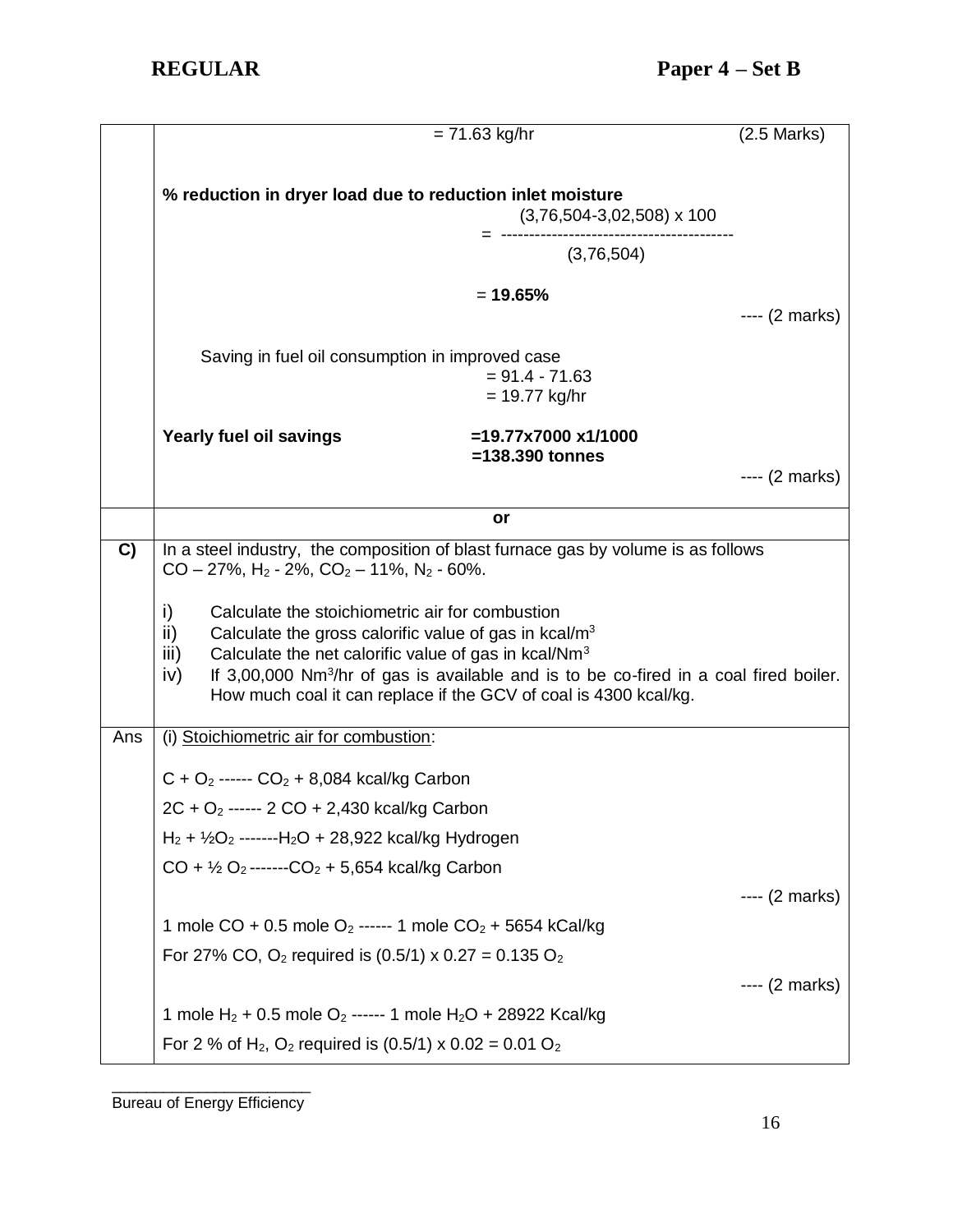|    | 1.                                                                                                                                                                                        | Reference temperature                                               |                                                                                                        | $20^{\circ}$ c    |
|----|-------------------------------------------------------------------------------------------------------------------------------------------------------------------------------------------|---------------------------------------------------------------------|--------------------------------------------------------------------------------------------------------|-------------------|
|    | S.No                                                                                                                                                                                      | <b>Parameter</b>                                                    |                                                                                                        | <b>Value</b>      |
|    | the specific coal consumption (kgCoal/ KgClinker).                                                                                                                                        |                                                                     |                                                                                                        |                   |
| D) | As an energy auditor, auditing a cement plant, it is essential to assess the specific coal<br>consumption for the production of the clinker. With the following data available, calculate |                                                                     |                                                                                                        |                   |
|    |                                                                                                                                                                                           |                                                                     | or                                                                                                     |                   |
|    |                                                                                                                                                                                           |                                                                     |                                                                                                        | $--- (2.5 marks)$ |
|    | $X = 60663$ kg/hr of coal can be replaced by gas of 3,00,000 m <sup>3</sup> /hr.                                                                                                          |                                                                     |                                                                                                        |                   |
|    | If X is the coal quantity to be replaced, then<br>4300 kcal/kg x $X = 2608.5$ x 10 <sup>5</sup> kcal/hr                                                                                   |                                                                     |                                                                                                        |                   |
|    |                                                                                                                                                                                           |                                                                     |                                                                                                        |                   |
|    |                                                                                                                                                                                           | Heat content available from gas                                     | $=$ 3,00,000 m <sup>3</sup> /hr x 869.5 kcal/m <sup>3</sup><br>$= 2608.5 \times 10^5$ kcal/hr          | $--- (2.5 marks)$ |
|    | Gross calorific value of coal = 4300 kcal/kg (given)<br>Blast furnace gas available = $3,00,000$ m <sup>3</sup> /hr (given)                                                               |                                                                     |                                                                                                        |                   |
|    | (iii) Replacement of coal by blast furnace gas:                                                                                                                                           |                                                                     |                                                                                                        |                   |
|    | Gross Calorific Value = $817.83 + 51.64 = 869.5$ kcal/m <sup>3</sup>                                                                                                                      |                                                                     |                                                                                                        | $--- (1 mark)$    |
|    |                                                                                                                                                                                           |                                                                     |                                                                                                        | $--- (2 marks)$   |
|    |                                                                                                                                                                                           |                                                                     | $((28922 \times 2) / 22.4) \times 0.02 = 51.64$ kCal/m <sup>3</sup> (molecular weight of Hydrogen = 2) | $--- (2 marks)$   |
|    | $(5654 \times 12)$ / 22.4) x 0.27 = 817,83 kCal/m <sup>3</sup> (molecular weight of Carbon = 12)                                                                                          |                                                                     |                                                                                                        |                   |
|    | Therefore,                                                                                                                                                                                |                                                                     |                                                                                                        |                   |
|    |                                                                                                                                                                                           | 1 kg mole of any gas at STP occupies 22.4 m <sup>3</sup> of volume. |                                                                                                        | ---- (1 mark)     |
|    |                                                                                                                                                                                           | (ii) Gross calorific value of gas:                                  |                                                                                                        |                   |
|    |                                                                                                                                                                                           | 21                                                                  |                                                                                                        | $--- (3 marks)$   |
|    | Stoichiometric air required = $100 \times 0.145 = 0.690$ m <sup>3</sup> air / m <sup>3</sup> blast furnace gas                                                                            |                                                                     |                                                                                                        |                   |
|    |                                                                                                                                                                                           |                                                                     | Total stoichiometric oxygen required = $0.135 + 0.01 = 0.145$ O <sub>2</sub>                           |                   |
|    |                                                                                                                                                                                           |                                                                     |                                                                                                        | $--- (2 marks)$   |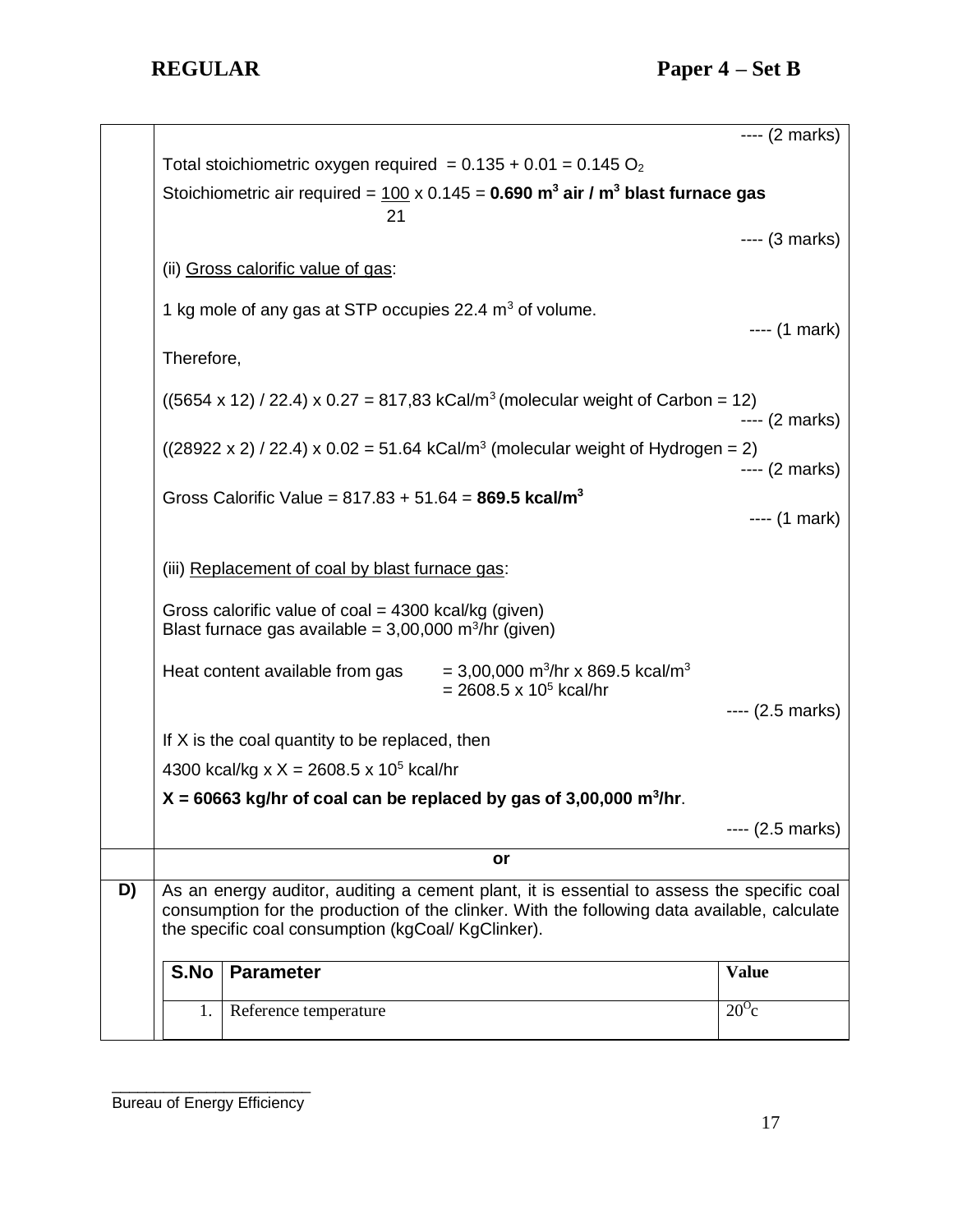| 2.  | Barometric pressure                                                                                      | 10329 mmWC                         |
|-----|----------------------------------------------------------------------------------------------------------|------------------------------------|
| 3.  | Density of the Pre-heater at NTP                                                                         | 1.436kg/m3                         |
| 4.  | Density of Air                                                                                           | 1.293Kg/m3                         |
| 5.  | <b>Pitot Tube Constant</b>                                                                               | 0.85                               |
| 6.  | Clinker production rate                                                                                  | 4127 TPD                           |
| 7.  | Static Pressure of the Pre-heater gas in the pre-heater duct                                             | 640mmWC                            |
| 8.  | Dynamic pressure of the pre-heater gas in the duct                                                       | 15.8mmWC                           |
| 9.  | Temperature of the Pre-heater gas                                                                        | $320^{\circ}$ C                    |
| 10. | Specific heat of the Pre-heater gas                                                                      | $0.247$ kCal/kg <sup>0</sup> C     |
| 11  | Area of the Pre-heater Duct                                                                              | 8.5 m2                             |
| 12. | Temperature of the exit clinker                                                                          | $128^{\circ}$ C                    |
|     | 13. Specific heat of the clinker                                                                         | $0.193$ kCal/kg<br>${}^{0}C$       |
|     | 14. Static Pressure of the Cooler Exhaust gas in the duct                                                | 42mmWC                             |
|     | 15. Dynamic pressure of the Cooler Exhaust gas in the duct                                               | 15.5mmWC                           |
| 16. | Temperature of the Cooler Exhaust gas gas                                                                | 290                                |
| 17. | Specific heat of the Cooler Exhaust gas                                                                  | $0.247$ kCal/kg <sup>0</sup> C     |
| 18. | Area of the Cooler exhaust duct                                                                          | 7.1 <sub>m2</sub>                  |
|     | 19. Heat of Formation of Clinker                                                                         | 405<br>Kcal/Kg <sub>Clinker</sub>  |
| 20. | All other heat loss except heat loss through Pre-heater gas, exiting<br>clinker and cooler exhaust gases | 84.3<br>Kcal/Kg <sub>Clinker</sub> |
| 21  | All heat inputs except heat due to Combustion of fuel (Coal)                                             | 29 Kcal/Kg <sub>Clinker</sub>      |
| 22  | GCV of the Coal                                                                                          | 6200Kcal/Kg                        |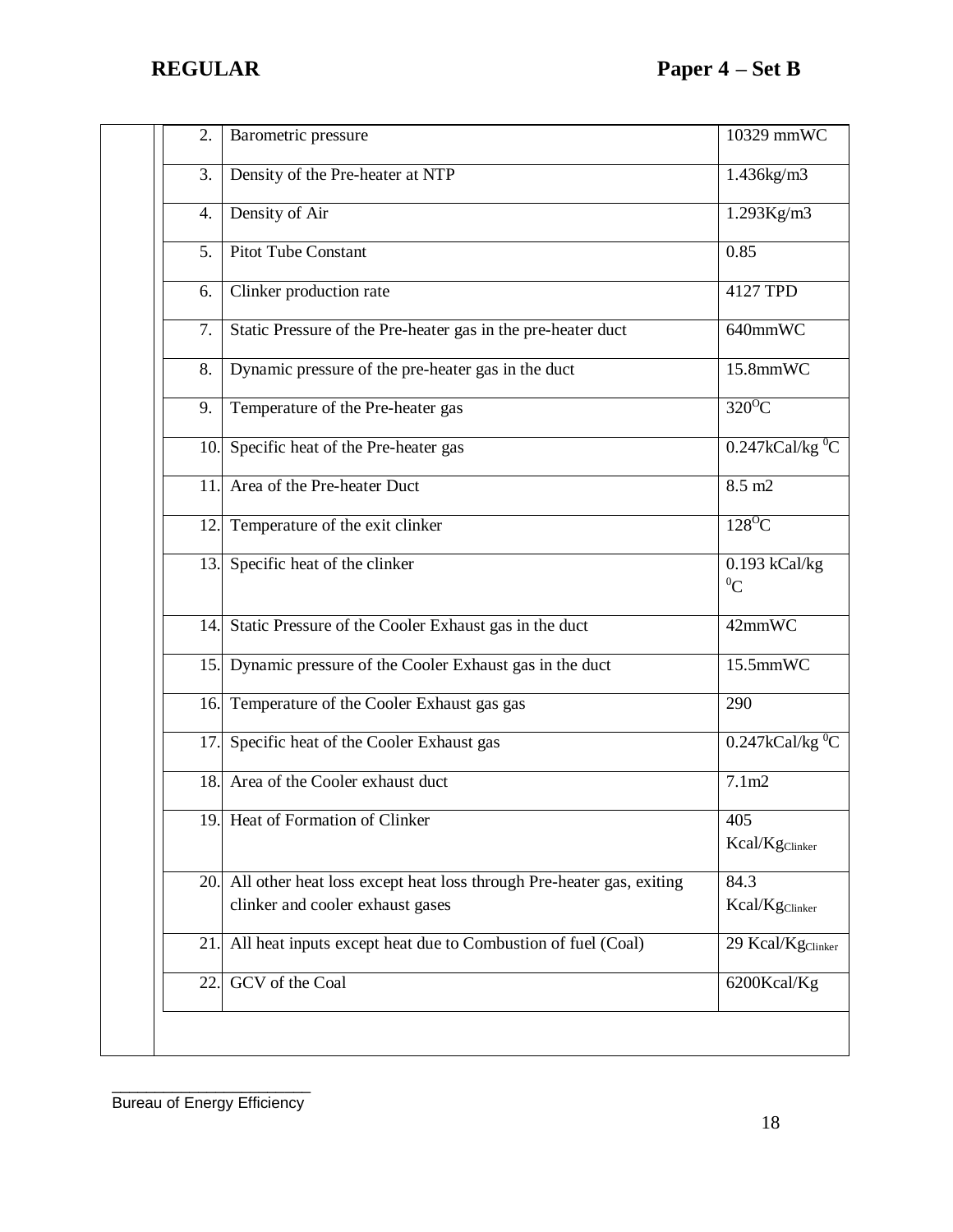| Ans | <b>Solution:</b><br>Heat Lost in the along with the Exiting pre-heater gases:                                              |                 |
|-----|----------------------------------------------------------------------------------------------------------------------------|-----------------|
|     | $Q_{PH\text{ Gas}} = m_{\text{phgas}} \times C p_{\text{phgas}} \times (t_{\text{ephgas}} - t_{r})$                        |                 |
|     | $m_{\rm phgas} = V_{\rm phgas} X \rho_{\rm phgas}$                                                                         |                 |
|     | $V_{phgas}$ = $v_{phgas}$ X A                                                                                              |                 |
|     | Corrected density of the pre-heater gas:<br>$=1.436\times\frac{10329-640}{10334}\times\frac{273}{273+320}$                 |                 |
|     | $\rho$ Phgas                                                                                                               |                 |
|     | $= 0.6198$ kg/ m <sup>3</sup>                                                                                              | (1 Mark)        |
|     | Velocity (v) = $P_t \times \sqrt{2g(\Delta P_{dynamic})_{avg} / \rho_{Phgas})}$ m/sec                                      |                 |
|     | = $0.85 \times \frac{\sqrt{2 \times 9.81 \times 15.8}}{\sqrt{0.6100}}$ m/sec                                               |                 |
|     | $19.0 \text{ m/sec}$<br>$=$                                                                                                | (2 Marks)       |
|     | $V_{PH gas} = 19.0 \text{m}^3/\text{s} \times 8.5 \text{ m}^2$<br>$= 161.5 \text{ m}^3/\text{sec}$<br>$= 5,81,400m3/hr$    | (1 Mark)        |
|     | $M_{ph gas} = 581400$ m <sup>3</sup> /hr X 0.6198 kg/m <sup>3</sup>                                                        |                 |
|     | $=3,60,351/72$ Kg/hr                                                                                                       | (1 Mark)        |
|     | $m_{phgas}$ = 3,60,351 kg/hr / 1,71,958 kg/hr = 2.095 Kg <sub>ph gas</sub> / Kg clinker                                    | (1 Mark)        |
|     | $Q_{PH\,Gas} = 2.095 \times 0.247 \times (320 - 20)$                                                                       |                 |
|     | $= 155.24$ Kcal/Kg $C$ linker                                                                                              | (1 Mark)        |
|     | Heat Lost in the along with the Exiting Hot Clinker:                                                                       |                 |
|     | $=$ m <sub>clinker</sub> $\times$ Cp <sub>clinker</sub> $\times$ ( t <sub>clinker</sub> - t <sub>r</sub> )<br>QHot clinker |                 |
|     | $= 1 \times 0.193 \times (128 - 20),$                                                                                      |                 |
|     | $= 20.84 \text{ kCal/kg}$ Clinker                                                                                          |                 |
|     |                                                                                                                            | $--- (2 marks)$ |
|     | Heat Lost in the along with the Exiting Cooler Exhaust gases:                                                              |                 |
|     | = MCooler Exhaust Gas $\times$ CPCooler Exhaust Gas $\times$ (tCooler Exhaust Gas-tr)<br><b>Q</b> Cooler Exhaust Gas       |                 |
|     |                                                                                                                            |                 |